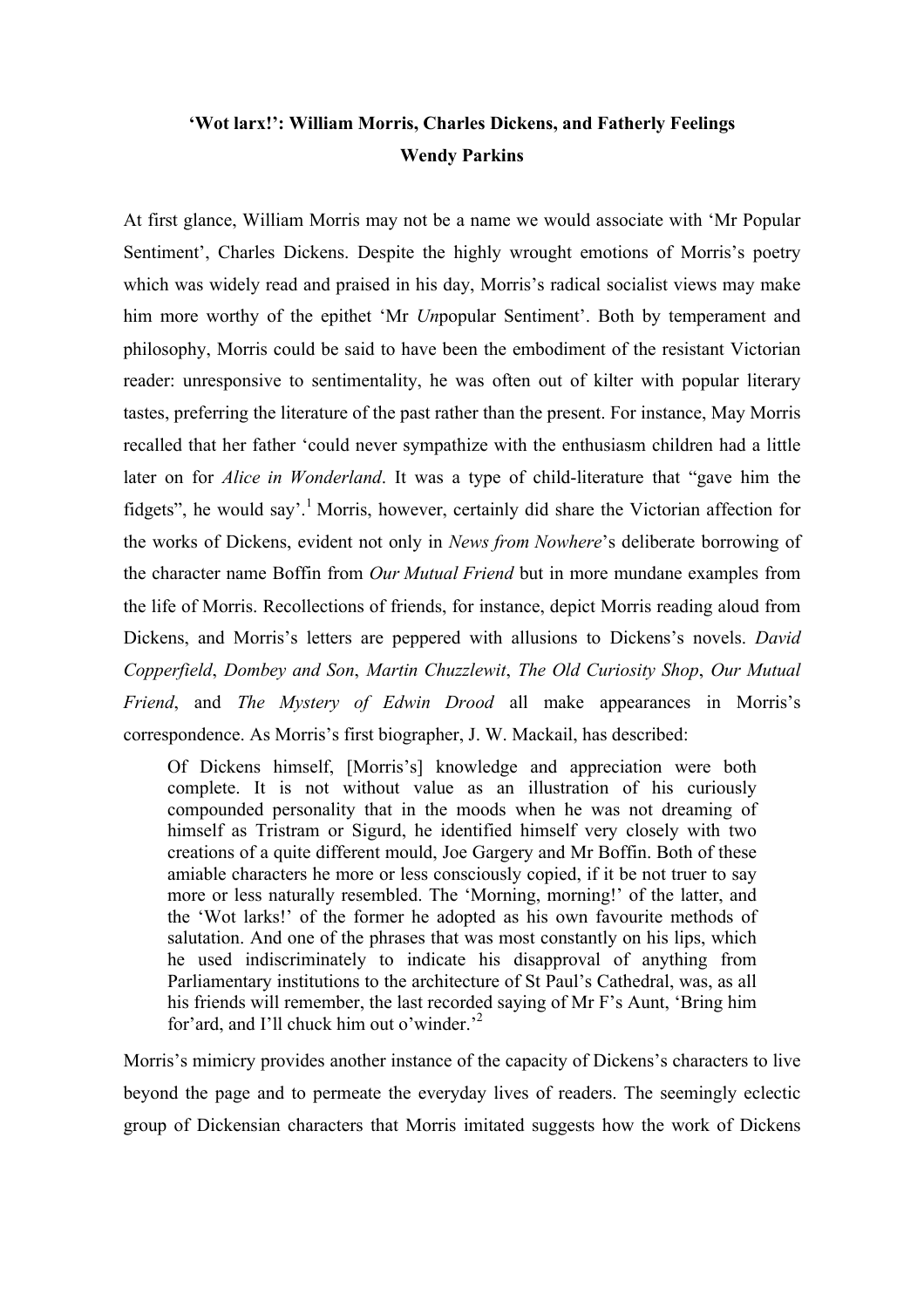could provide a character, or an allusion, appropriate for almost any occasion: even unsympathetic characters such as 'Mr F's Aunt' from *Little Dorrit* could furnish a memorable catchphrase to be adapted to the contexts of readers' own lives. Through such means, Dickens's readers articulated a set of shared cultural references, readily understood and enjoyed by those around them, but also perhaps thus expressed — in a condensed or coded form — what could not otherwise be so effectively conveyed.

Morris's inclusion in the 'imagined community' of Dickensian readers, however, extended further than humorous mimicry and might be described as an emotional identification with *Great Expectations*'s Joe Gargery. What Mackail's observation does not make clear is that Morris's emulation of Joe was strongly associated with the intimate, familial Morris rather than the public Morris. While Morris referred to Dickens's works and characters in letters to a range of correspondents, his repeated usage of Joe's catchphrase 'Wot larx!' (variously spelled) occurs exclusively in letters to his wife and daughters, especially the latter. In this essay, I want to explore how Morris's affinity with Joe provided a conduit for the expression of emotions associated with fatherhood which combined a form of nurturing paternity with more conflicted feelings of familial intimacy. In this way, I will argue, a strange affinity also emerges between Morris and Joe's creator, as Dickens's own problematic performance of the role of 'intimate father' echoes some aspects of Morris's parenting style.<sup>3</sup> In the case of both men, their active and affectionate involvement in the lives of their children did not necessarily reflect a state of domestic harmony, as 'intimate fathering' was to some extent defined in opposition to the role of the mother in households where marital estrangement intruded into the life of the family to varying degrees.

Victorian masculinity and fatherhood have become topics of increasing scholarly interest. Although as early as Leonore Davidoff and Catherine Hall's landmark study, *Family Fortunes* (1987), middle-class fathers were depicted in more nurturing roles, the stereotype of the emotionally distant paterfamilias has proved difficult to overturn — not least because of its prevalence in Victorian literature.<sup>4</sup> More recently, however, other alternatives to the Victorian stereotype of the tyrannical or absent father have emerged. John Tosh, for example, has elaborated instances of the 'playful father' as well as the 'intimate father**',** insisting on the centrality of domesticity to the formation of middle-class masculine identity, and Valerie Sanders has explored a model of 'educational fatherhood', among others, in an attempt 'to restore the experience of fatherhood to a more central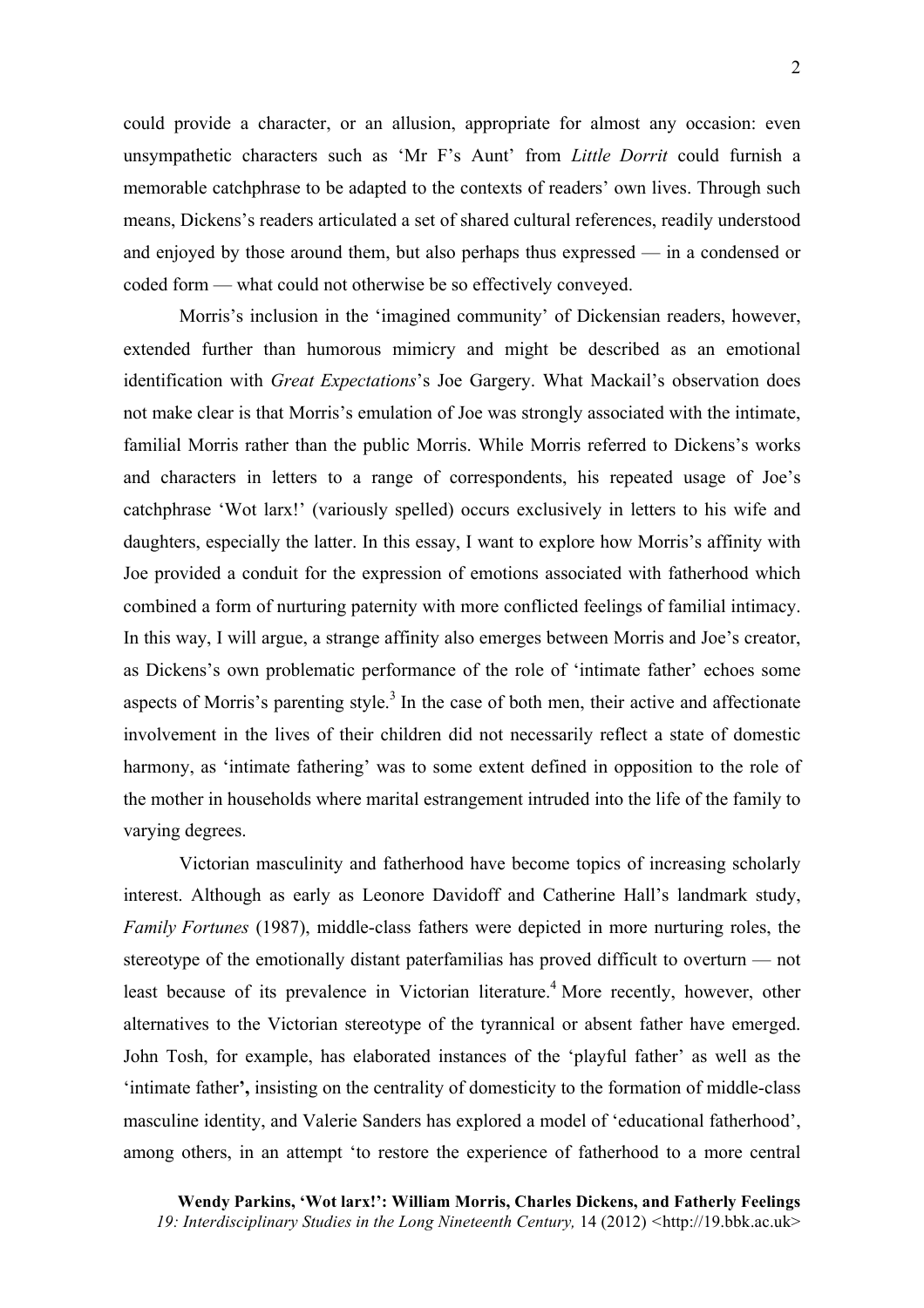position' in her study of eminent Victorian men. <sup>5</sup> Mamie Dickens's account of 'Charles Dickens at Home' (1885) describes her father's parenting as combining the different (positive) modes that Tosh and Sanders elaborate, including play and nurture as well as moral guidance and domestic management. 'He had a wonderful attraction for children', Mamie glowingly recalled,

and a quick perception of their character and disposition; a most winning and easy way with them, full of fun, but also of a graver sympathy with their many small troubles and perplexities, which made them recognize a friend in him at once <sup>6</sup>

William Morris may serve as another instance of a Victorian middle-class father whose parenting style eschewed detached authoritarianism, and instead combined nurture, play, instruction, lively conversation, and shared interests throughout the lives of his two daughters. May Morris describes her relatively liberated childhood, marked by both intellectual and physical freedom. As children, May and her older sister Jenny fished, punted, climbed trees, and roamed outdoors at will, unconfined by Victorian conventions of feminine dress or demeanour. May's penchant for climbing the gabled roofs of Kelmscott Manor — or 'roof-riding' as she called it — seems to have been a regular activity until one day she found herself stranded, unable to descend, and the gardener was sent 'post-haste for the longest ladders the village possessed'.<sup>7</sup> The Morris girls were given free access to the family library, educated outside the home, and included in social occasions as full participants, as May's memories of childhood conversations and friendships with famous denizens of the Morris social circle attest. Morris also seems to have had an enlightened view of the role of adult daughters in the home: the social expectation that (unmarried) daughters would serve their fathers' needs seemed entirely absent from the Morris household and Morris was known to undertake domestic duties at times (he was a keen cook, for instance). $8$ 

The Morris daughters' sympathy for their father's aesthetic and political philosophies, and the circumstances of their later lives, however, complicate this picture in a number of ways. Jenny Morris's epilepsy — which developed in mid-adolescence and left her a semi-invalid for the rest of her life — struck at the heart of Morris family life, taking a heavy emotional toll on all. For Morris, it meant that he always worked to include Jenny in conversations and correspondence about literature, politics, and art as a means of assuring her of his confidence in her intellectual capacities, despite her illness (much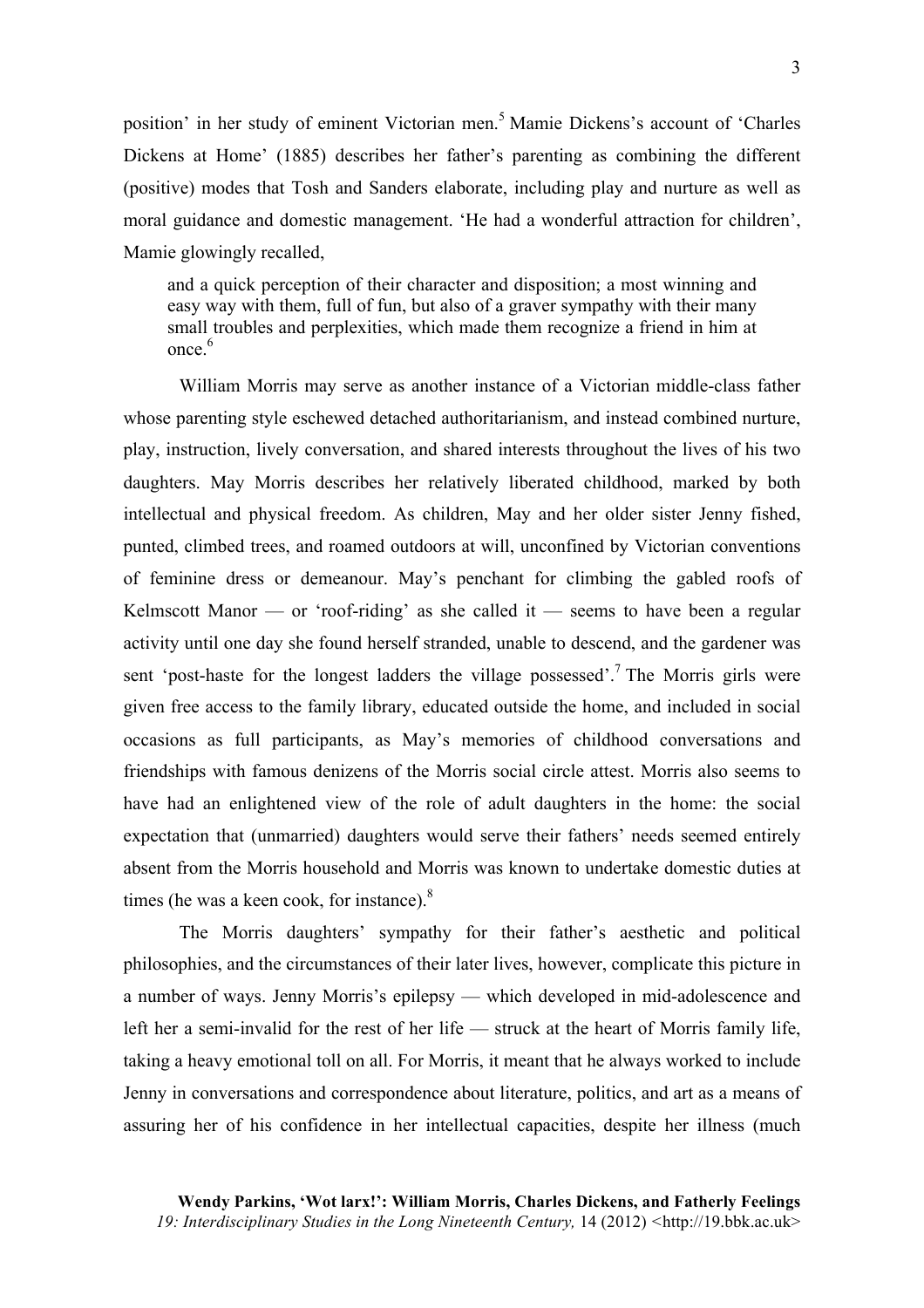misunderstood in this era, of course) and to compensate for her limited access to the outside world. May Morris's close collaboration with her father, both in Morris & Co. and socialist organizations, no doubt reflected an emotional dynamic in which passionately shared interests were inextricably bound up with shared affection, but one does not need to be an avowed Freudian to see May's short-lived marriage to an unprepossessing socialist of her father's circle as a conflicted — if unconscious — attempt to replace and please her father at the same time. The tone of Morris's correspondence with his daughters retained a childlike playfulness throughout their lives, despite (or because of?) the complexities of their adult relationships. Letters offering sustained accounts of political events or other weighty concerns were interspersed with affectionate asides to 'my darling child' or 'my dear little May' and gentle but humorous mocking of friends and associates.<sup>9</sup> In her recollections of her father, then, it is not surprising that May Morris emphasized this light-hearted aspect of her father's character in his dealings with the children. From May, we see glimpses of Morris's delight in his children and their happiness, very similar to that described by Mamie Dickens of her father. Describing her first trip abroad — when the Morris family, together with the Burne-Jones children, Margaret and Philip, travelled to France — May recalled that, during the train journey, 'Father smiled across at Mother above the scrambling swarm and said, with his heart in his voice, "It's worth anything to take the kids a treat, Janey, and see the little rascals enjoying it so."<sup>10</sup>

Morris's identification with Joe, I want to suggest, provided another means of putting 'his heart in his voice' to express powerful fatherly feelings. The question remains, however, why — of all the literary father figures on which he could draw — Dickens's childlike blacksmith (not of course literally a father to Pip) should have figured so largely in Morris's emotional imaginary (by which I mean the cultural repertoire of forms, images, fantasies, narratives, and gestures regarding the emotions).<sup>11</sup> Joe's unorthodox position as a father figure in Pip's childhood may first of all have resonated with Morris's desire to move away from more conventional, emotionally distant forms of fatherhood but Joe may also be linked with Morris's disdain for the conventions of middle-class masculinity more generally. In Joe, Morris could see a figure who embodied an ideal of manliness that combined the intense feelings of childhood with the strength and skills of the adult man. Malcolm Andrews has argued that the characterization of Joe should be seen in the context of a wider debate about 'what constituted manliness and gentlemanliness', both within and beyond the novel.<sup>12</sup> Indeed, Morris's own life narrative can similarly be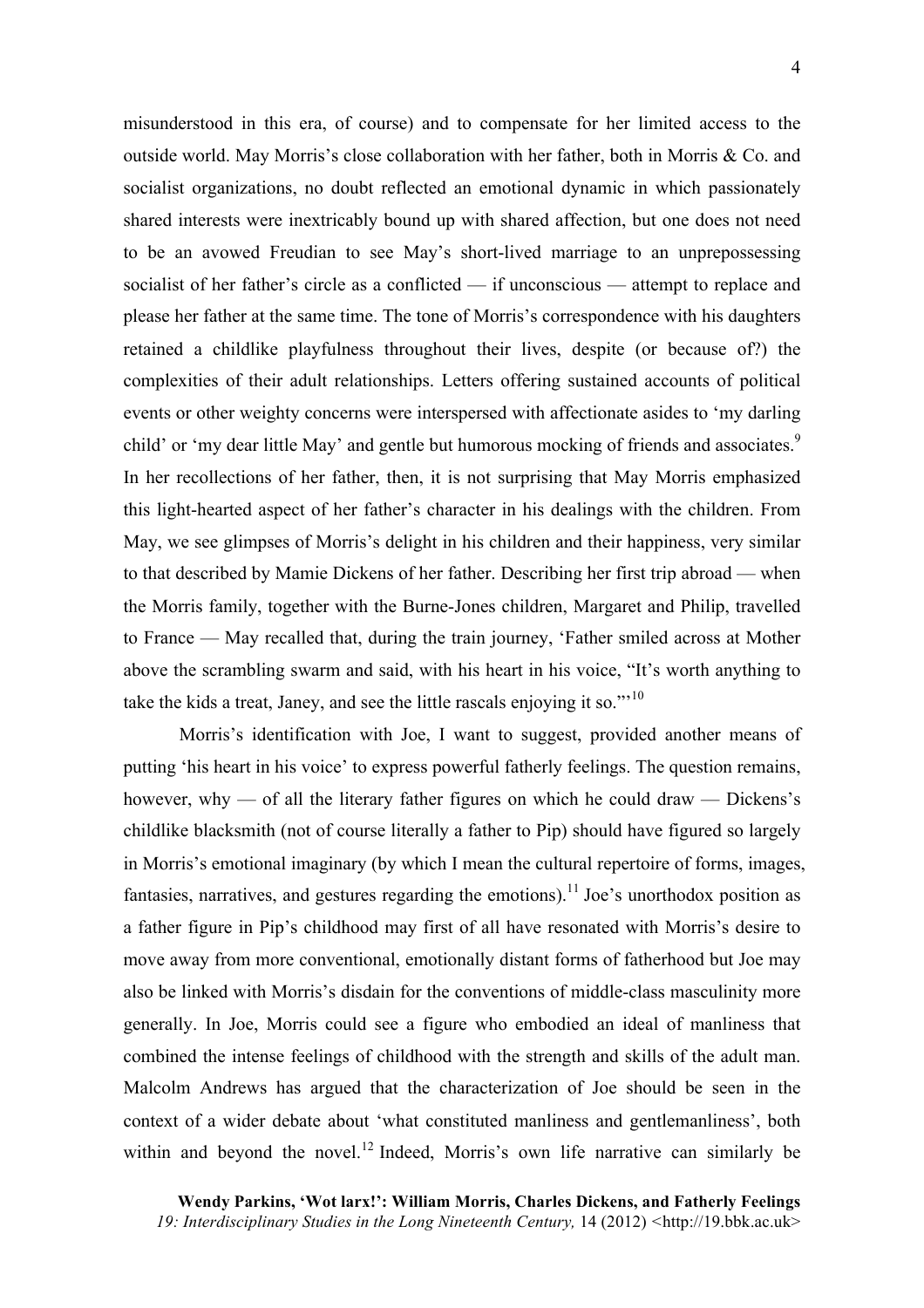understood as a conscious negotiation of shifting ideals of manliness and a desire to challenge conventions of middle-class masculinity. Morris's life was almost the reverse of Pip's narrative, or at least the narrative that Pip desires for much of the novel: raised as a gentleman within an affluent middle-class family, Morris came to reject the expectations and values of middle-class gentility — he relinquished a profession suitable for a gentleman and went into trade, married down instead of up, and advocated manual work and radical socialism. Further, Morris's adoption of a comic, buffoonish persona as a kind of self-protective strategy, evident from his university days onwards, could be seen as an attempt to eschew a class-specific decorum that for Morris was antithetical to plain speaking or decisive action. It is not surprising, then, that he responded so readily to a character like Joe whom Dickens himself described as 'a good-natured foolish man.'13 If such a description sounds like faint praise from the author, it is not one, I would suggest, that Morris would see as dismissive; rather, he was ever suspicious of the merely clever or the socially charming.

In one sense, then, Morris's identification with Joe marked his discomfort with his own class position, his desire to identify with a man lacking in pretension or status and to emulate an 'authentic' masculinity, however fictional such an identity may inevitably be. For all his clear-eyed critique of the sufferings of the working class in industrialized modernity, Morris was not above romanticizing the apparent freedom or authenticity of feelings he attributed to workers in past times. As Ruth Livesey has shown, Morris's deployment of the term 'manliness' to denote the virtue and pleasure of embodied, nonalienated work demonstrates how the valorization of labouring masculinity was integral to his socialist aesthetic.<sup>14</sup> Joe as embodied labourer, deploying skill and strength in a craft which is valued by the community, corresponds closely to Morris's ideals concerning the integration of work and pleasure, beauty and utility, production and consumption. In a sense, Morris would have concurred with the young Pip's view of Joe and his forge as 'the glowing road to manhood and independence'. <sup>15</sup> Joe's trade as a blacksmith is integral to his character: Joe is at home in his work in every sense, as is shown through the fact that when he is not dressed in his everyday, work clothes he seems alienated from his true self ('Nothing that he wore then, fitted him or seemed to belong to him' (*GE*, p. 54)). Similarly, Morris also adopted a style of dress that signaled his identification with labouring masculinity: as contemporaries often noted, his usual attire was made of blue serge, not a fabric associated with middle-class gentility but one more accommodating to the messy or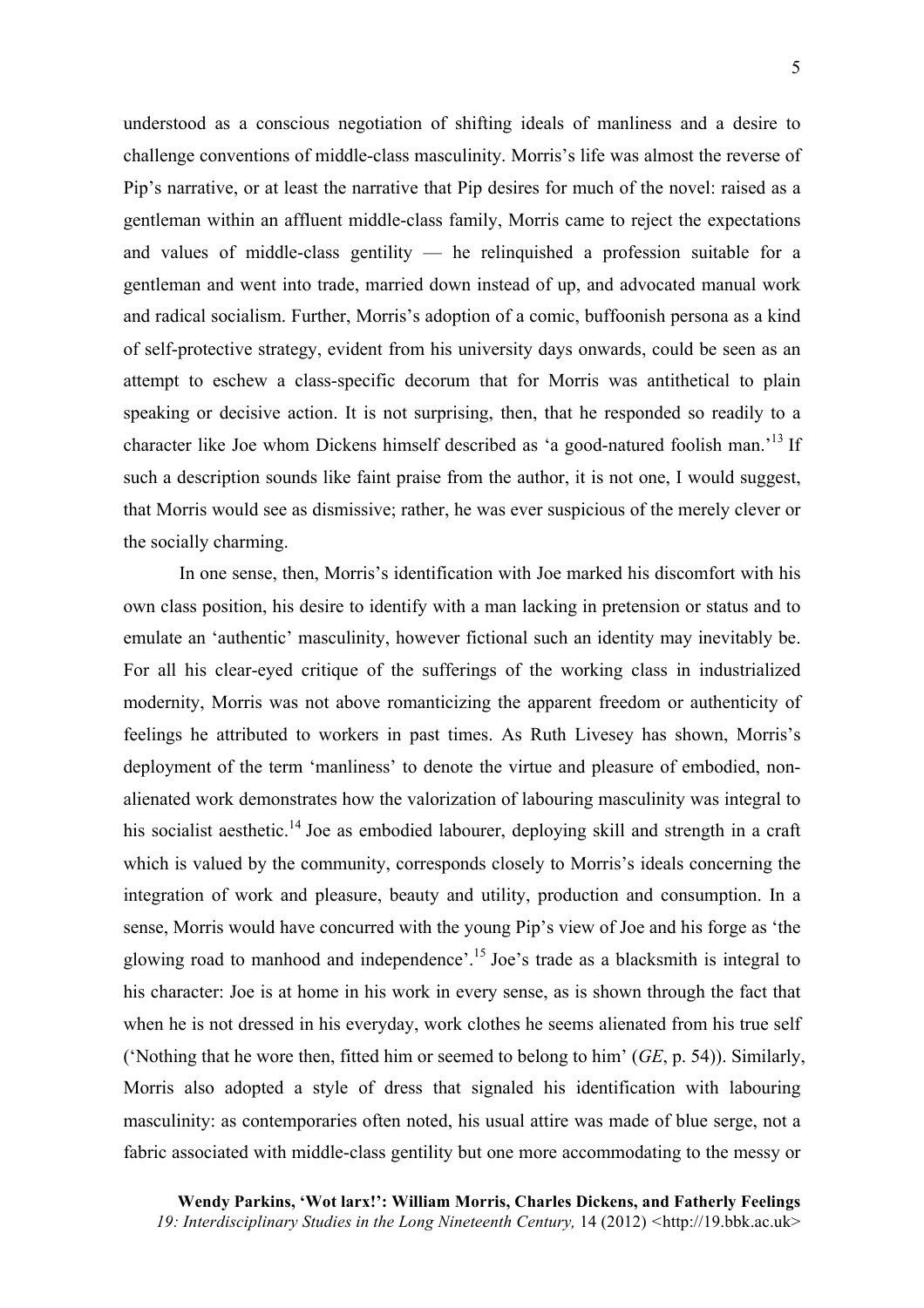strenuous tasks associated with Morris's various crafts. In a description curiously reminiscent of Joe, an early biography of Morris noted that Morris 'only looked really peculiar when in conventional attire'. 16

In *Great Expectations*, however, Joe is idealized not simply as the embodiment of honest labour but of manly sentimentality, an aspect of his character that may at first sight seem of limited appeal for William Morris. Joe is of course both sentimentalized and sentimental: as a man of strong feeling, Joe weeps and trembles, his voice gives way with the strength of his emotion, and he is demonstratively affectionate towards his beloved Pip. He combines 'strength with gentleness,' according to the narrator Pip, recalling that 'Joe laid his hand on my shoulder with the touch of a woman' (*GE*, p. 168). The significance of male weeping to express intense and authentic feelings of attachment in this novel is demonstrated by the tears of Pip's two non-bourgeois father figures, Joe and Magwitch, at highly charged moments when the relationship is under threat from external sources, forcing an unwanted parting from Pip. Pip's inability to respond in kind signifies both an emotional and ethical failure on his part, as when he observes, having left village life behind: 'If I had cried before, I should have had Joe with me then' (*GE*, p. 186). Ostensibly describing the possibility that if he had not suppressed his true feelings on parting from Joe, Pip could have prolonged their time together a little longer, the ambiguity of this statement also suggests that weeping, or the powerful expression of strong emotions, is itself a form of intimacy, of connection, with the loved person; Joe would be 'with me', in some sense, through Pip's tears. Later in the narrative when Joe returns to nurse Pip through the illness following his failed attempt to save Magwitch, Pip's acknowledgement of Joe's true worth will be underwritten by his newfound ability to express his feelings for Joe and to reclaim the intimacy the two had shared in his childhood. Finally recognizing Joe as the soothing presence by his bedside, Pip confides: 'Joe's eyes were red when I next found him beside me; but, I was holding his hand, and we both were happy' (*GE*, p. 473). Joe's embodiment of 'sentimental masculinity', then, which Pip belatedly emulates here, linking the two men through touch and tears, demonstrates the 'compatibility of physical strength and tenderness' within an ideal of manly virtue, as Holly Furneaux has noted.<sup>17</sup>

Joe's strength, however, coexists with his childlike characteristics, such as naivety, (near) illiteracy, and an inability to challenge the authority of his wife. As Andrews has observed, Joe is one of those 'exemplary male grown-up [children] in Dickens, the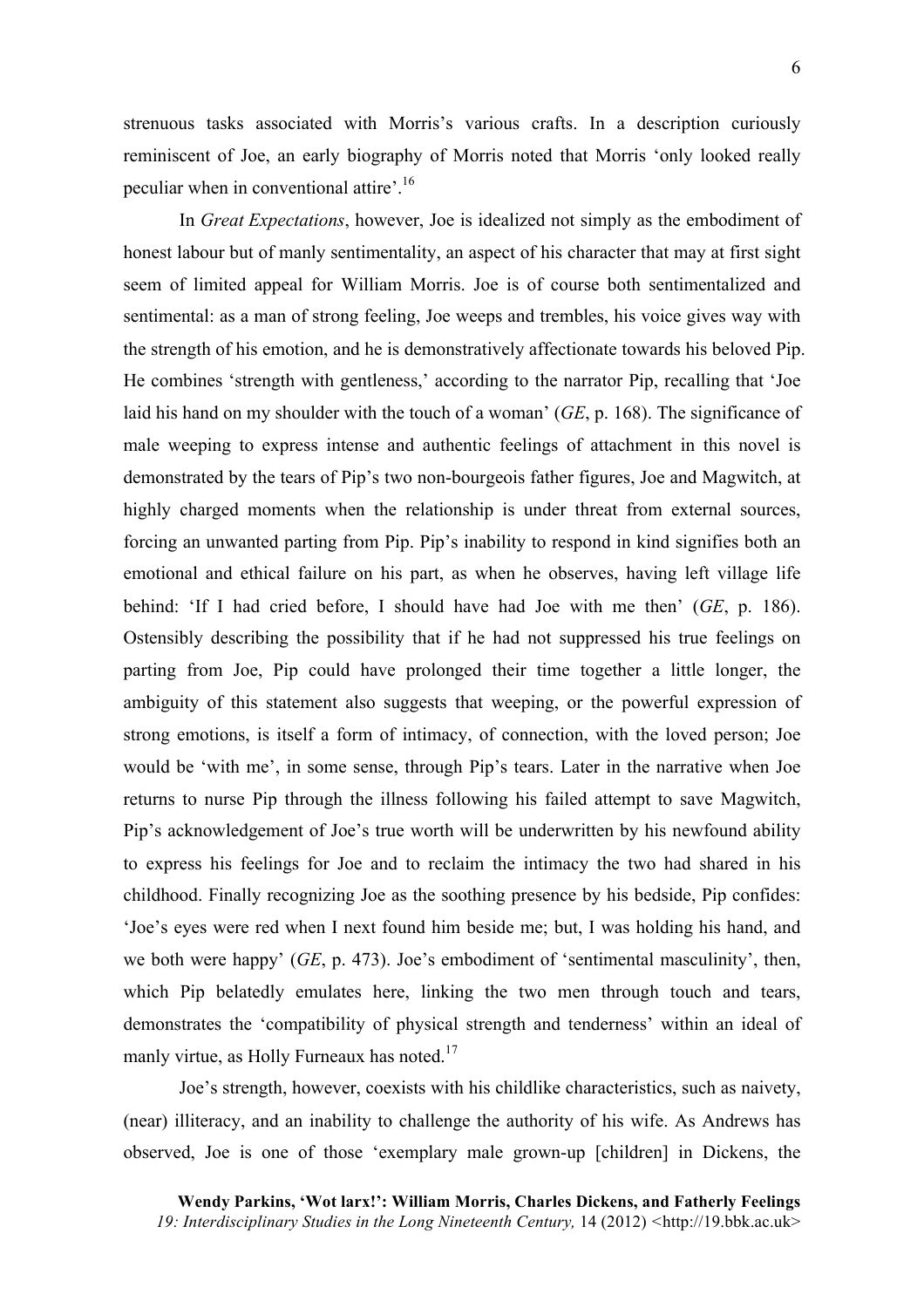sensitive, diffident and decidedly naïve man'.<sup>18</sup> The 'foolishness' of the child is a common literary trope for concealed wisdom, hidden from the insensitive or the prosaic, but the association drawn between the child and the man may also suggest a further reason for Morris's affinity with this character. Biographers have long attributed a 'childlike' quality to Morris as a way of capturing both the peculiar innocence of Morris's personality and the imaginative sweep of his work. Alfred Noyes, for instance, listed among Morris's 'childlike characteristics' his 'capacity for getting dirty' and his 'ungovernable temper which he still united with his dreaminess'.<sup>19</sup> It has been speculated that Morris's emotional outbursts, sometimes reminiscent of a child's tantrums, were due to an undiagnosed form of epilepsy (and hence that Jenny's illness was a result of heredity).<sup>20</sup> At times resulting in a kind of fugue state, Morris's episodic rants contrasted sharply with the qualities highly valued within normative bourgeois masculinity such as self-control and emotional reticence and must have been equally disturbing for witnesses and perpetrator alike. So the depiction of a character like the 'linguistically idiosyncratic' Joe who combined strength, skill and strong feeling, and was both childlike and nurturing in his parental role, may seem of obvious appeal to a somewhat unconventional middle-class father, given to sudden and sometimes inexplicable expressions of feeling and alienated from the gender roles that his class position prescribed. <sup>21</sup>

Was it true for Morris, then, as has been said of Dickens, that Joe represents 'the only kind of parent that Dickens could fully approve, one that remains a child'?<sup>22</sup> A refusal to observe the usual boundaries between childhood and adulthood was a significant aspect of Morris's relationship with his daughters. On the one hand, he referred to them in childlike or even infantile terms long after they had grown, which allowed him to continue a relationship of affectionate intimacy and informality such as is possible with small children. Writing to his wife in 1876, for example, when his daughters were both in their mid-teens, he concludes with the request: 'Kiss those dear babies for me.<sup>23</sup> On the other hand, he discussed political and literary issues with them as equals, from late childhood onwards. Speaking to children as if they were adults, the father also at times spoke as a child and the two approaches seem to have coexisted without any conscious tension in his letters. Describing the aftermath of a socialist meeting broken up by police in 1886, for instance, Morris wrote to Jenny at Kelmscott:

Such a knockabout day as I had on Monday! I saw in the *Daily News* that our men had been 'run in' [i.e. arrested] at Stratford, and expected what followed;

**Wendy Parkins, 'Wot larx!': William Morris, Charles Dickens, and Fatherly Feelings** *19: Interdisciplinary Studies in the Long Nineteenth Century,* 14 (2012) *<*http://19.bbk.ac.uk>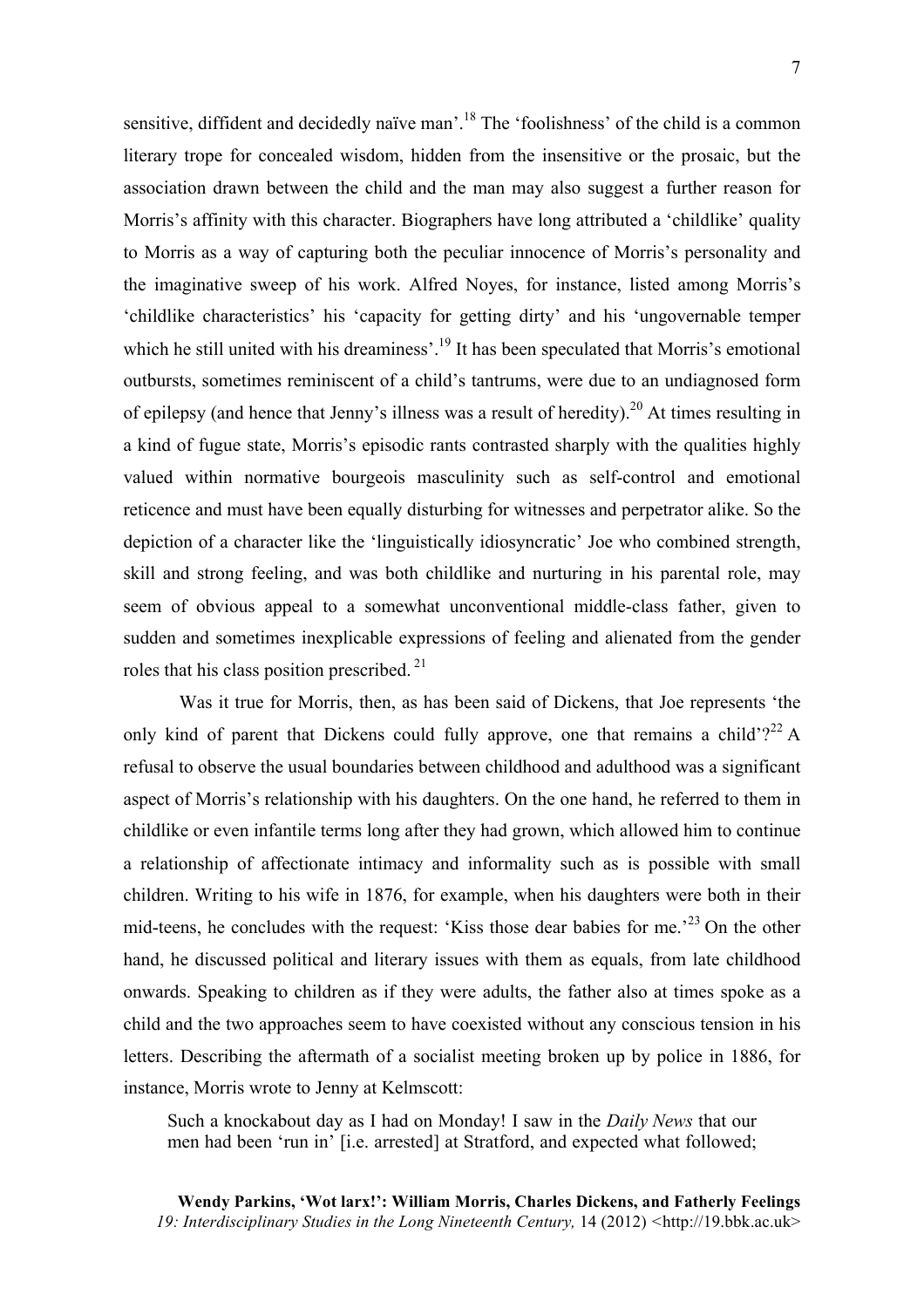namely that as soon as I got home I had to go off to West Ham Police Court (which is the Lord knows where)  $\&$  see about cash for paying their fines [...] I dined luxuriously off 2 Abernethy biscuits, but on the top of a tram which was rather nice […] This is a very shabby note for you my Jenny, but you know how busy I am …

So no more at present from your old Nobbs. My very best love my dear.  $^{24}$ 

Downplaying the significance of his intervention here, Morris also refused to protect his daughters from the harsh realities of radical politics. It is perhaps surprising, then, that Morris rejected more modern or experimental approaches to parenting such as he observed in some of his more radical peers. May Morris recalled:

I have heard my father speak of the children of X and Y and Z, who were being lovingly subjected to experiments in diet or clothing or training or play, as 'poor little devils', with real pity in his voice. 'Children bring each other up,' he often said, and as one of a large family he knew it by experience.<sup>25</sup>

In this anecdote, the role of the father disappears altogether, with parental intervention depicted as a cruel imposition on the freedoms of children and an implication that Morris's own experience of childhood was not characterized by parental affection or attention. Morris's empathy with the children ('poor little devils') rather than their parents suggests he still closely identified with the state of childhood and that 'bring[ing] each other up' could include a childlike parent as well, a view that seems to find an echo in Jane Morris's description of Jenny and William 'wander[ing] about the Downs together like two happy babies'.<sup>26</sup> Wilfrid Blunt — an interesting and interested observer, given his clandestine relationship with Jane Morris — described the reciprocity and gentle intimacy that existed between William and Jenny in his diary in August 1890: 'It is nice to see [Morris] with his daughter Jenny, who takes a kind of moral care of him, as he does a physical care of her.<sup>27</sup>

An intimacy based on equality between father and child, however, potentially threatens to exclude another member of the family circle: the mother. How might this aspect of the parent–child dyad be illuminated by Morris's regard for Joe? Writing to Forster regarding the first installment of *Great Expectations*, Dickens disclosed: 'I have put a child and a good-natured foolish man, in relations that seem to me very funny.'28 Dickens's labeling as 'very funny' the scenario between Joe and the young Pip may be at odds with how readers today respond to the depiction of Pip's bleak childhood but what is most significant here is the way Dickens foregrounds Pip and Joe, implying they are the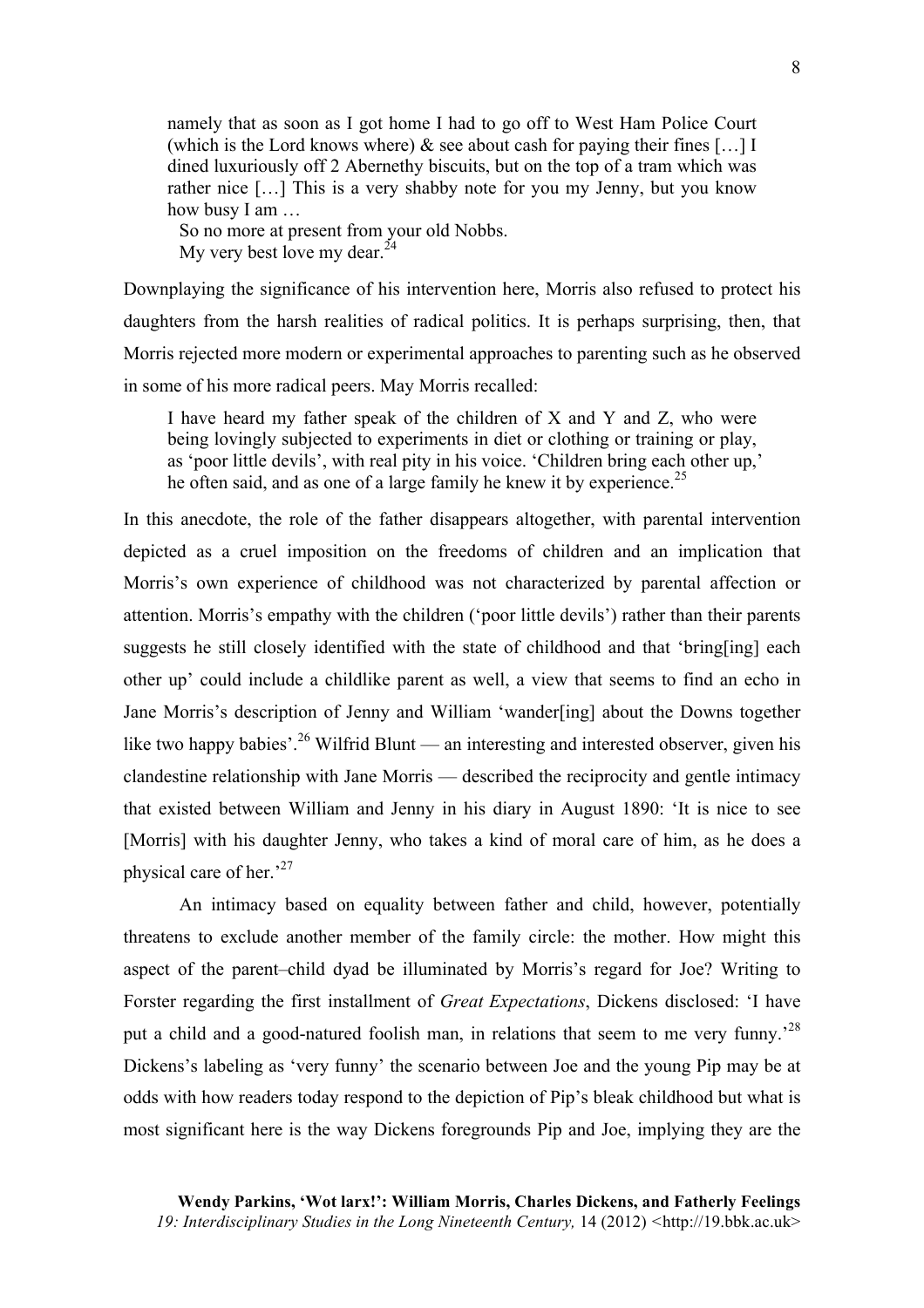focus of the narrative and the central relationship in the household. By its very omission, Dickens's comment draws attention to the presence of Joe's wife in this familial setting. As her name suggests, 'Mrs Joe' functions as a powerful structuring device in this early part of the novel: defined by her relationship within the family, she is both the reason why Pip and Joe are so closely united in their shared suffering and also the means by which Joe's nurture and sympathy are upheld as ideals, in contrast to her abusive neglect of Pip. Joe's inability to protect Pip against his wife's tirades is explicitly attributed to Joe's own family history (of a violent father and a victimized mother) which has left him 'dead afeerd of going wrong in the way of not doing what's right by a woman' (*GE*, p. 80). The circumlocution through which Joe expresses his sympathy for women here reflects the fraught, if not contradictory, relation between father, mother, and child in the Gargery household where a mother's authority is equated with violence but paternal impotence is associated with ethical restraint and sympathetic understanding. Rather than alienating Joe from the reader's sympathies because of his failure to protect Pip, this disclosure concerning Joe's childhood endows Joe with a newly heroic status in the eyes of the young Pip: 'I had a new sensation of feeling conscious that I was looking up to Joe in my heart' (*GE*, p. 80). Through the focalizing perspective of Pip, the emphasis is squarely on the warmth and intimacy that exist between the boy and the childlike father figure in a loving partnership, complete in itself. Such an idyllic dyad seems to require no maternal presence, given the father figure's nurture and avowed sympathy for the suffering of mothers.

The fictional embodiment of apparently irreconcilable characteristics in Joe (such as active nurture/passive forbearance) may then explain another aspect of this character's appeal for a Victorian father whose affinity with childhood and close attachment to his daughters could suggest a desire to retreat from the complexities of adult intimacy. Dickens's representation of a father–child dyad as a form of intimate camaraderie between equals, without any competing claims for affection from a mother (deserving or otherwise), allows a fatherly reader to see himself in/as the child, and to imagine such a relationship as a lost plenitude that he can regain. Wilfrid Blunt reads the relationship between Jenny and her father in these terms (although Blunt, of course, had his own reasons for emphasizing the Morrises' marital estrangement), describing Morris as bestowing all his 'home love' on Jenny.<sup>29</sup> Blunt — serial adulterer but also a sentimental romantic idealist, as his diaries reveal — believed that Morris 'did not know, much as he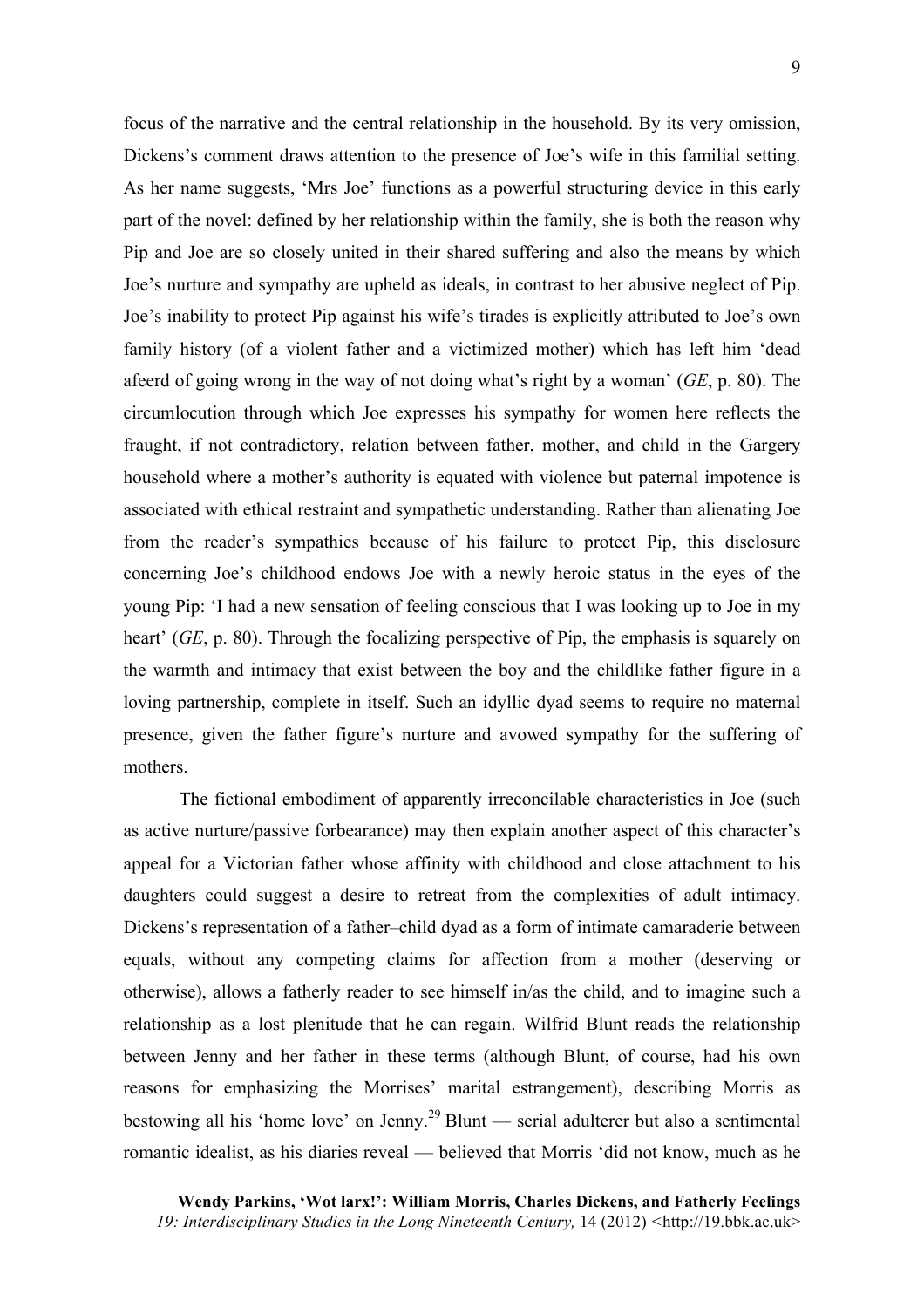has written about it, [...] the love of women. Here he had no real experience and remained a child'. $30$  Such a picture is consistent with Morris's identification with Joe, a character capable of devotion, intimacy, and loyalty in familial relationships but who is largely desexualized (despite his second marriage to Biddy). Fathers, one might say, were once children but will never be mothers: through childhood memories, fathers at least have the capacity to enter into the feelings of another (their own child). Despite Joe's expression of sympathy for the lot of wives and mothers, however, such imaginative identification may prove more difficult within the demands and conflicts of adult relationships. As Eileen Gillooly has noted in relation to Dickens, fathers may vicariously revisit their own childhood through the experience of observing their children, potentially complicating the experience of sympathetic identification with one of narcissistic projection.<sup>31</sup>

As the 'violated letter' episode in the breakdown of the Dickenses' marriage implies, however, a father's appeal to filial solidarity with his children could mask other, less ideal, feelings among families and exclude the mother from the charmed circle of affection. The story of the dissolution of the Dickenses' marriage does not need to be rehearsed at length here but, as others have noted, Dickens's public statements on his separation depicted Dickens as an intimate — and innocent — father while impugning Catherine as a bad mother who had alienated her children's affections. <sup>32</sup> In his first published statement on the matter, appearing on the front page of *Household Words* under the heading 'Personal' on 12 June 1858, Dickens announced his 'domestic trouble' but claimed the circumstances 'have been, throughout, within the knowledge of my children.<sup>33</sup> This depiction of idealized familial intimacy between father and children was repeated in the so-called 'violated letter' — a letter Dickens wrote to Arthur Smith, outlining his version of events surrounding the formal separation from his wife, which was subsequently 'leaked' to the press — in which Dickens said of his relationship with his children, 'All is open and plain among us, as though we were brothers and sisters.<sup>34</sup> While Michael Slater suggests we understand Dickens's negative depiction of Catherine as a displacement of Dickens's self-pity onto his apparently suffering children, it is also worth noting that it implies an (intra-generational) equality of status between a father and his children, marked by an admirable transparency of relations: 'There is not a shadow of doubt or concealment' between him and his children, Dickens repeatedly asserts in this letter.<sup>35</sup> The romanticized family of equals that Dickens thus constructs in both the 'Personal' statement and the 'violated letter' not only depicts a negative form of maternal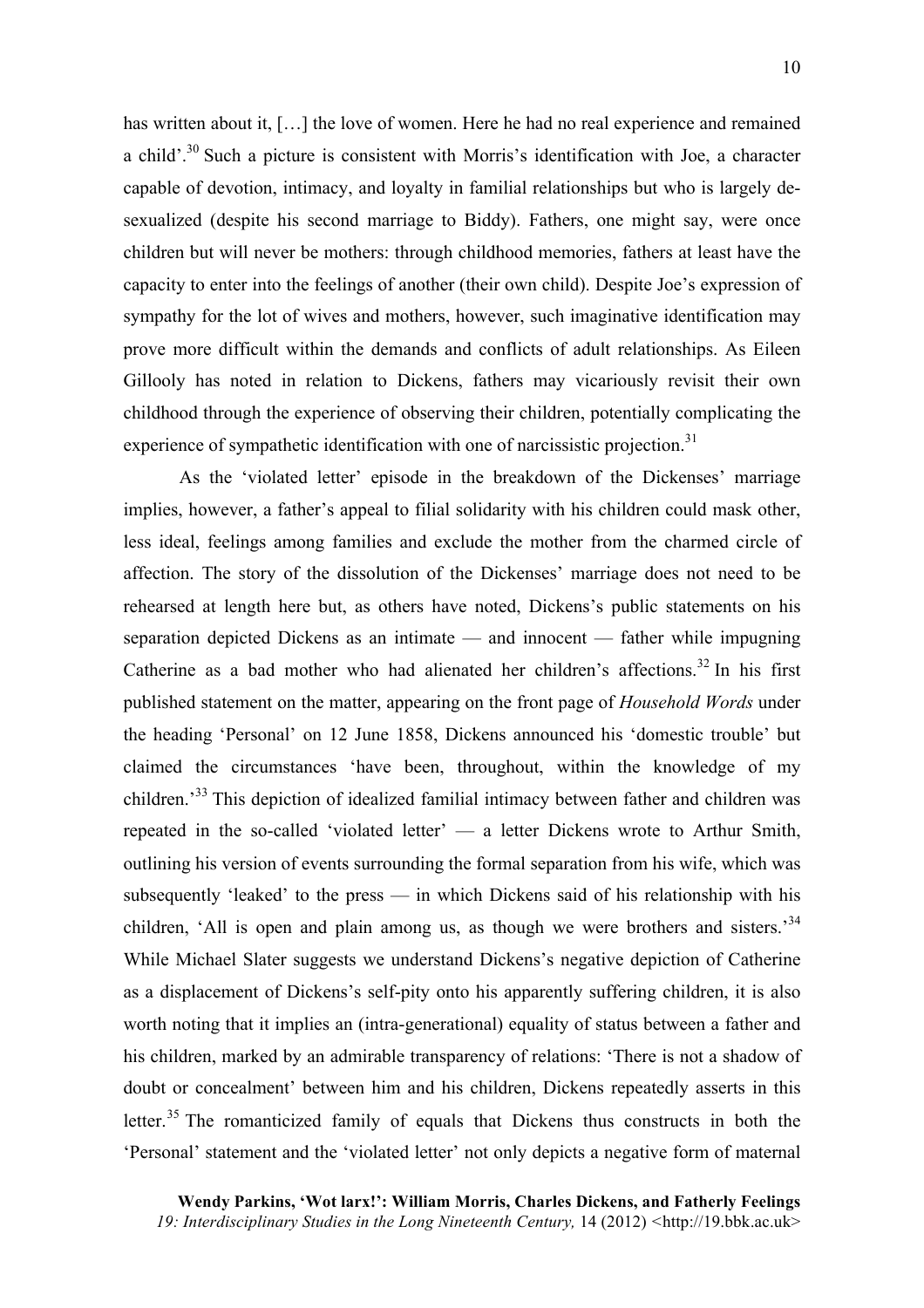agency but also lacks a powerful patriarchal figure that might challenge the domestic harmony implied between father and children. The authority of both mother and father is thus effaced in this idyllic image of the family, leaving only common purpose and shared affection among loving companions, 'bringing each other up', one might say.

Without imputing to William and Jane Morris the kind of marital breakdown that was all too obvious in the case of the Dickenses — the dramas of the Morris marriage notwithstanding, of course — the dynamics of the Joe–Pip relationship problematize the inclusion of a mother figure in a nurturing family in a way that may have resonated within the Morris family. <sup>36</sup> In the narrative of *Great Expectations*, Orlick's vicious attack on 'Mrs Joe', and her subsequent invalidism and death, more than symbolically remove the mother from the family scene but the marginalization of the mother-as-invalid may also speak to a contemporary context in which feminine invalidism could have a profound impact on gender roles as well as family routines in a middle-class household. As I have argued elsewhere, Jane Morris's invalidism has been much misrepresented and misunderstood but her bouts of ill health meant that her degree of participation in domestic life varied considerably.<sup>37</sup> During her absences from home for convalescence, Morris would often reassure his wife of his presence at home: 'Don't come back in a hurry if it is doing you good: I will look after the babes on Saturday  $& Sunday'$  — although 'the babes', on this occasion, were sixteen and fifteen, respectively.<sup>38</sup> Jane Morris was the primary caregiver for Jenny Morris throughout her life, supplemented by professional nursing assistance when Jenny was an adult, but there were occasions when William also took his wife's place in this task.<sup>39</sup> In July 1891, for instance, when Jane's health had been undermined by the demands of caring for Jenny through another illness, Morris wrote to Aglaia Coronio, describing how he had taken over responsibility for Jenny, allowing his wife to convalesce elsewhere:

I have been here a good deal keeping company with Jenny who has been here [convalescing at Folkestone] mostly since her illness. She now seems better than she has been for a long time — in fact quite well. On Friday week I am going to take her over to France on Friday week [*sic*] if all goes well. This is the doctor's orders; otherwise I should stay at home & get on with my work, which interests me very much.<sup>40</sup>

In a household where the mother could be both invalid and carer, then, it seems fair to assume that the role of the husband/father may at times have been subject to conflicting loyalties.

**Wendy Parkins, 'Wot larx!': William Morris, Charles Dickens, and Fatherly Feelings** *19: Interdisciplinary Studies in the Long Nineteenth Century,* 14 (2012) *<*http://19.bbk.ac.uk>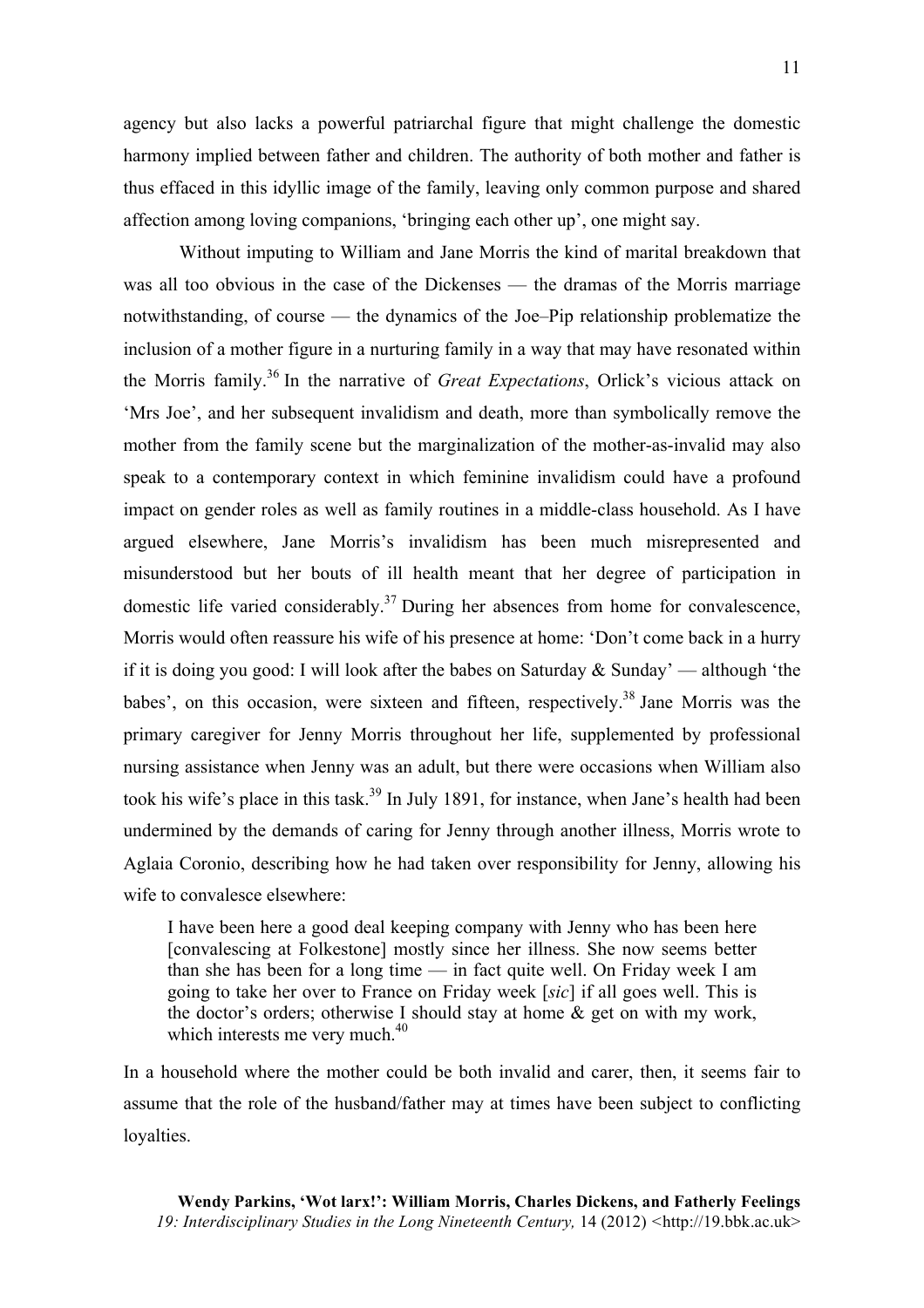The ill health of a family member has consequences for the management of emotions within a family, permitting the expression of feelings that mundane routine may preclude, whether a renewed awareness of love or loyalty in the anxiety surrounding a loved one's care, or of resentments or conflicts that surface with the upheaval of domestic arrangements that a health crisis could create. $41$  The correspondence between Morris and his wife articulates a range of responses to illness in the family, from practical concerns about domestic management during times of crisis to anxious solicitude for his wife or daughters' condition, suggesting a certain fluidity of roles within the family that does not conform to the stereotype of 'separate spheres'. The surviving letters from Morris to his daughters also extend our insight into the complexities of this family's affective dynamics. Morris often used letters to his daughters as an opportunity to pass a message indirectly to his wife, suggesting that he did not always correspond directly with her, whether due to his hectic schedule (usually the overt reason stated) or because of a more fundamental estrangement between husband and wife. In these mediated messages, moreover, Morris foregrounds Jane's position as mother — through directly naming her in formulaic expressions ('give my best love to mama') or through an emphasis on their shared responsibilities as parents ('Mama must send me minute instructions') — rhetorical moves that can variously and ambiguously suggest intimacy or distance between parents but which also emphasize Morris's strong sense of participation in the care and nurture of his daughters, throughout the vicissitudes of family life.<sup>42</sup>

The well-known tensions within the Morris marriage may help to explain why Morris found the closed circuit of intimacy between Joe and Pip a consolatory image that differentiated a father's relationship and role from a mother's. Against his own struggles and disappointments as a husband and father, Morris could possibly see in Joe's idealized masculinity — combining strength and tenderness — a form of emotional agency that was reassuring, if fictional. Joe's affectionate benevolence towards Pip combined both the lighthearted mode of play and 'larks' in childhood with the tender nursing of the adult Pip through adversity and illness. This held a potentially powerful appeal for Morris, as he dealt with the tragic reversals of Jenny's health and his wish to provide better care for her. Like all good fantasy resolutions, the figure of Joe reconciled contradictory elements not so easily resolved in reality: Joe not only represented fatherly intimacy but a repudiation of masculine brutality — as embodied by Orlick — combined with a reverence for feminine frailty. Without explicitly effacing the mother's importance, then, Joe removes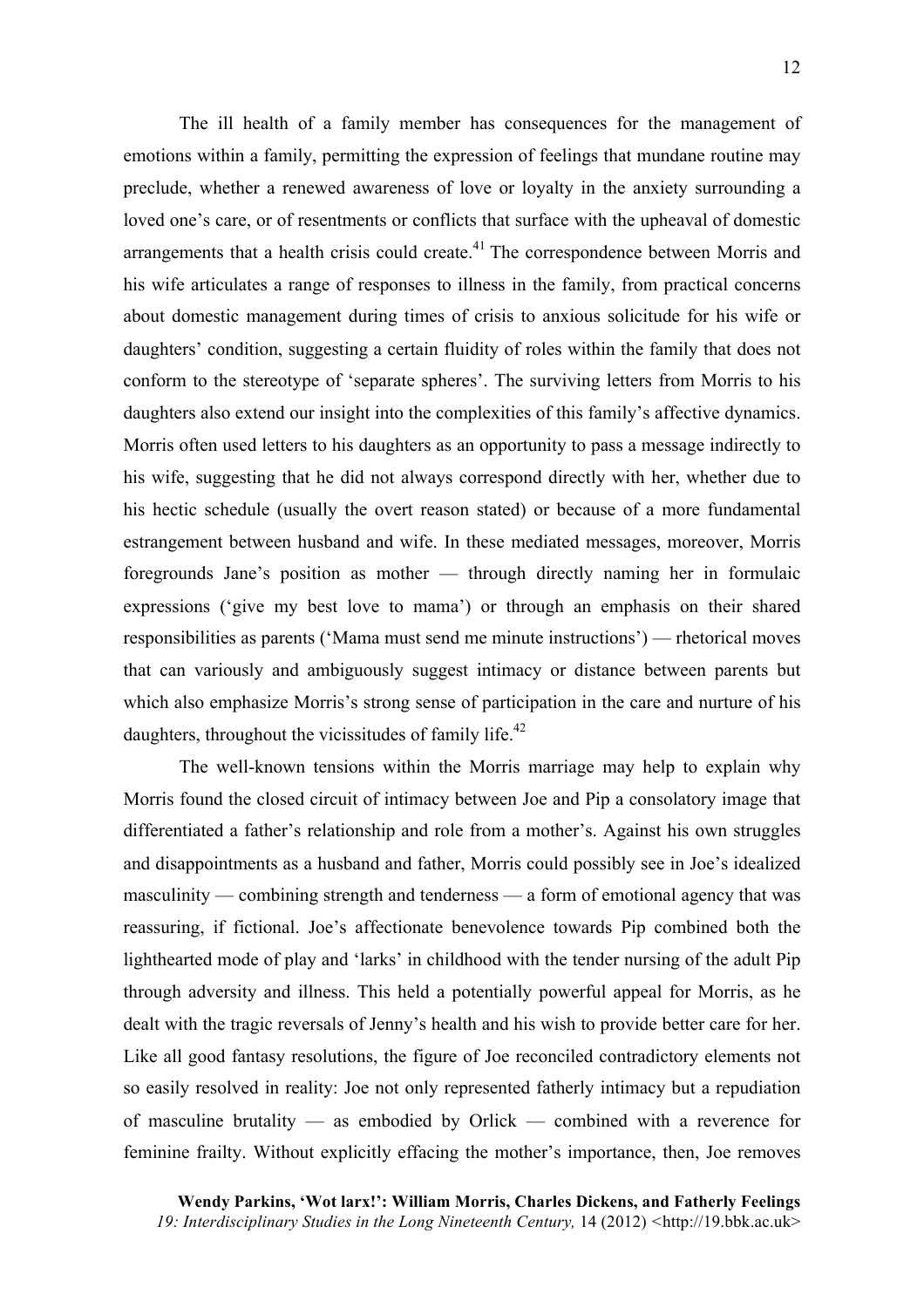the need for a mother figure, rendering him safe as an embodiment of ideal fatherly feeling and the primary object of a child's affection.

Turning to Morris's use of Joe's catchphrase 'Wot larx!' in letters to his family, we can now see how Morris's repetition of this phrase encodes some of the conflicting resonances of a model of parenting in which intimacy was grounded in a presumed equality between parent and child, in marked contrast to the formalities or other constraints of adult relationships. While 'lark' — denoting a 'frolicsome adventure, a spree' — was a colloquial term used widely throughout the nineteenth century (the *OED* records usages, for instance, by Byron, Thackeray, and Jane Welsh Carlyle), there is no doubt that Morris's inclusion of the phrase 'Wot larx' in his letters was an explicit reference to Joe. Not only does Morris copy Joe's wildly variant spellings but he also sometimes follows the phrase with a direct reference to *Great Expectations*, as in a letter to May in January 1878 which he ends:

Love to you all, my dear: & don't work too hard at your play-acting, though it be Larx: I was reading Joe & Pip aloud at the Grange [home of the Burne-Jones family] last night. Your loving father William Morris<sup>43</sup>

Morris's most concentrated usage of the phrase in his correspondence occurs in a sequence of letters in the winter of 1877–78. These were letters written during the absence of Jane and her daughters, then aged sixteen and fifteen, as guests of Rosalind and George Howard (Earl of Carlisle) in Italy. Jenny's epilepsy had first manifested in the summer of the previous year (1876) and had failed to respond to medical treatment, motivating Rosalind Howard's invitation to the Morrises, in line with current beliefs concerning the therapeutic benefit of wintering in the South. The Morris women's absence in Italy included two significant milestones of family life — Christmas and Jenny's birthday in January — and while William's correspondence with his family during this winter offers an often humorous account of daily annoyances, political developments, household affairs, and gossip concerning friends, family, and their animals, it is, above all, a touching depiction of a father bereft without his family.

What is immediately striking about Morris's usage of Joe's catchphrase in these letters is that it is always either addressed directly to his daughters or used concerning them in a letter to their mother. Sometimes, Morris used the phrase as a closing salutation, after signing off.<sup>44</sup> In these instances it is as if Morris is anxious to end on a positive note,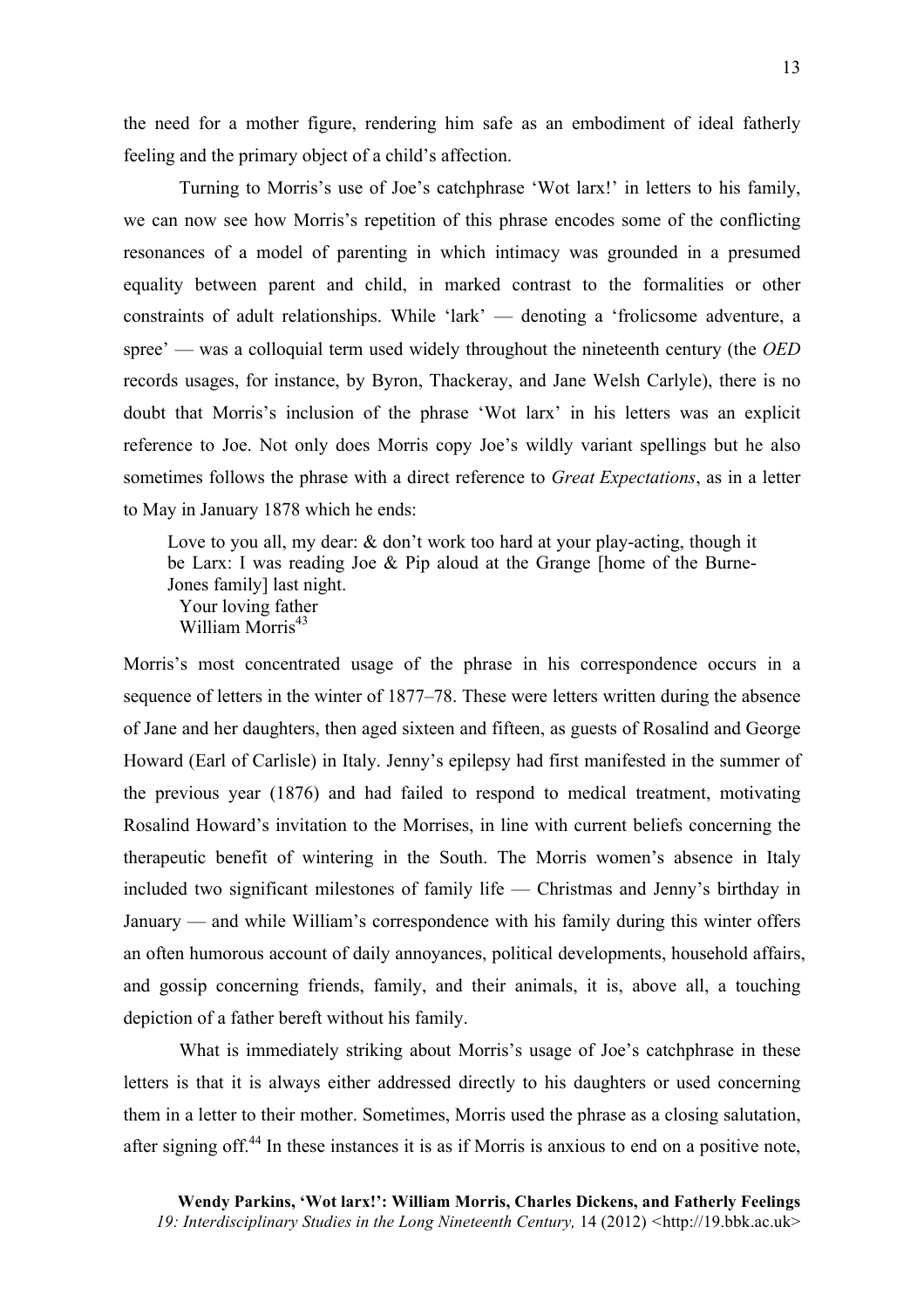by a restatement of the cheerful, comic persona that he wanted to display to his family, downplaying the potential pathos of any preceding statements concerning his solitude at home. More commonly, however, Morris uses the phrase within the body of his letter, perhaps most poignantly in his Christmas Day letter addressed to both of his daughters where, after having devoted the first half to a humorous but detailed account of the latest developments in the Eastern Question Association — his main political preoccupation at this time — and the second to news of his extended family, with whom he was spending the day, he concludes: 'I am whiles a bit dull without you: but still, Wot Larks!'.<sup>45</sup> The ambiguity of the phrase in this context is interesting: *whose* larks? Is Morris referring ironically to the Christmas activities of his extended family in which he is a reluctant participant? Or to the delights of a Christmas abroad which he imagines his daughters were experiencing? Perhaps it holds open both possibilities, encompassing Morris and his daughters in an imagined community of three who share the joke and the playful attitude to life it implies, in contrast to Morris's family of origin. In his letters of early 1878, as spring approached when Morris planned to join his family in Italy for a trip of their own, his usage of the phrase again invokes this shared emotional community, and the imagined pleasures arising from the reunited family's adventures in the near future:

[...] but a very few more letters before I shall see my dears again & then WHAT LARX. 46

This is the last letter I shall write to you [...] before I come out: Wot larx!<sup>47</sup>

In this phrase, then, Morris could, in a shared shorthand way, project an image of an idealized family characterized by lighthearted affection and a childlike capacity for enjoyment that reassured his daughters of the emotional connection he shared with them, despite their physical separation.

This line of analysis may seem a long way from Joe and Pip at the forge, and the question may well be asked whether Morris's use of the phrase was just a phatic expression to fill an awkward gap: like the latest iteration of mass culture, a signifier of familiarity but empty of substance. In a recent consideration of Dickensian feeling, Emma Mason describes how Dickens's writing 'encourages us as readers to interpret the world through its emotional content' and I think Morris's letters to his daughters served a similar purpose.<sup>48</sup> Whether describing his own thoughts and activities or more directly offering advice or instruction to Jenny and May, Morris encouraged his daughters to attend to their surroundings wholeheartedly, to respond with their intellect, emotions, and senses. The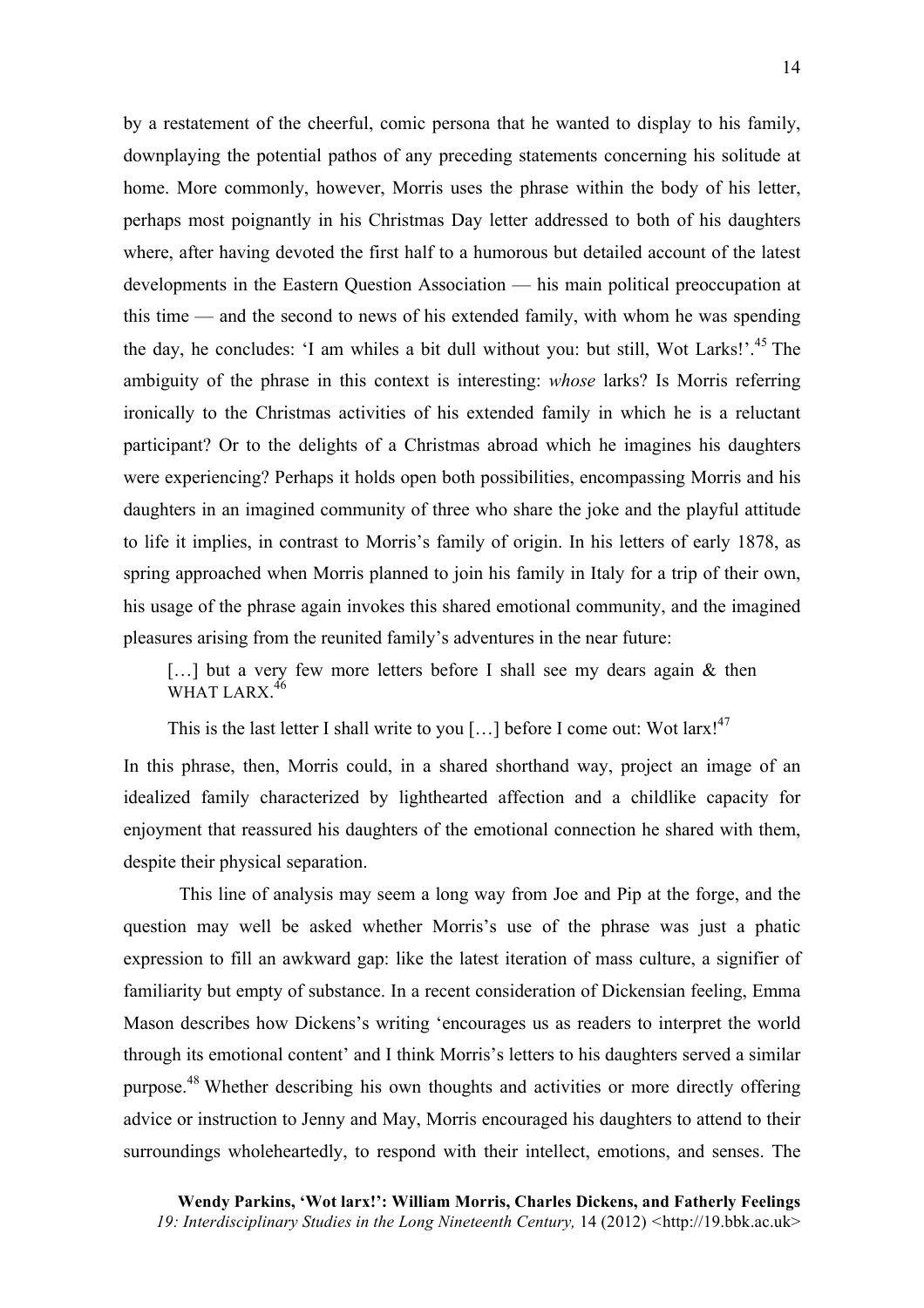enthusiasm evident in his reiterations of 'What larks!' encoded an attitude to life marked by wonder, energy, and passion. Paradoxically, through repeating a borrowed phrase, Morris seemed to imply the value of resisting the conformity of thought or action that he associated with so much of middle-class social life. In a letter to his wife from this period, Morris used the verb form — 'larking' — in relation to his daughters in a way that bears out this attitude towards playful creativity in daily life. Discussing the leasing of a new house in Hammersmith (Kelmscott House), William described to Jane the floor plan and the uses to which rooms could be put. Of the upper storey — the usual location of a schoolroom or similar space for the younger inhabitants of a household — Morris wrote: 'the maidens could have the two queer little rooms above for larking rooms'. <sup>49</sup> For Morris, it might be said that play, creativity, and education were mutually imbricated. The curiosity and experimentation that characterized his pursuit of new arts and crafts (which usually involved a rediscovery of past methods and artefacts) was remembered by May Morris as an exciting process in which the children were included. Morris's growing interest in the weaving and dyeing of textiles and carpets in the 1870s, for instance, was not confined to the workshop but was brought home, to the children's delight:

The air at home was saturated with dyeing: bits of madder and indigo lay about […] Even we children were presented with a set of dye-stuffs — how well I remember the look of the broad-stoppered bottles filled with queer powders and lumps and grains that stood in an inviting row on a shelf in the schoolroom, and what distressing messes we made with them!<sup>50</sup>

Such fatherly encouragement of creative play further emphasized the way in which Morris was invested in the role of 'playful father' as the defining feature of his paternal persona.

As late as 1887 (when Jenny was 26), Morris again used Joe's phrase in a letter to his eldest daughter: 'Good bye my darling — Wot larx when you come home again.'<sup>51</sup> Fiona MacCarthy has described Morris's relationship with Jenny in her later life as that of 'a second mother' but Morris's letters of this period construct the letter writer as both nurturing parent and naughty co-conspirator, combining touching expressions of loving concern with playful banter.<sup>52</sup> The existence of these letters of course attests to Morris's frequent absences from home, especially in the years of his most intense involvement in socialist campaigning, so while Morris was not the emotionally distant father of Victorian stereotype he was nonetheless often the *physically* absent parent. Something of his unexpressed guilt for his conflicted allegiances between politics and family may lie behind the view he expressed in a letter to Jenny in 1883 concerning Florence Dombey's loyalty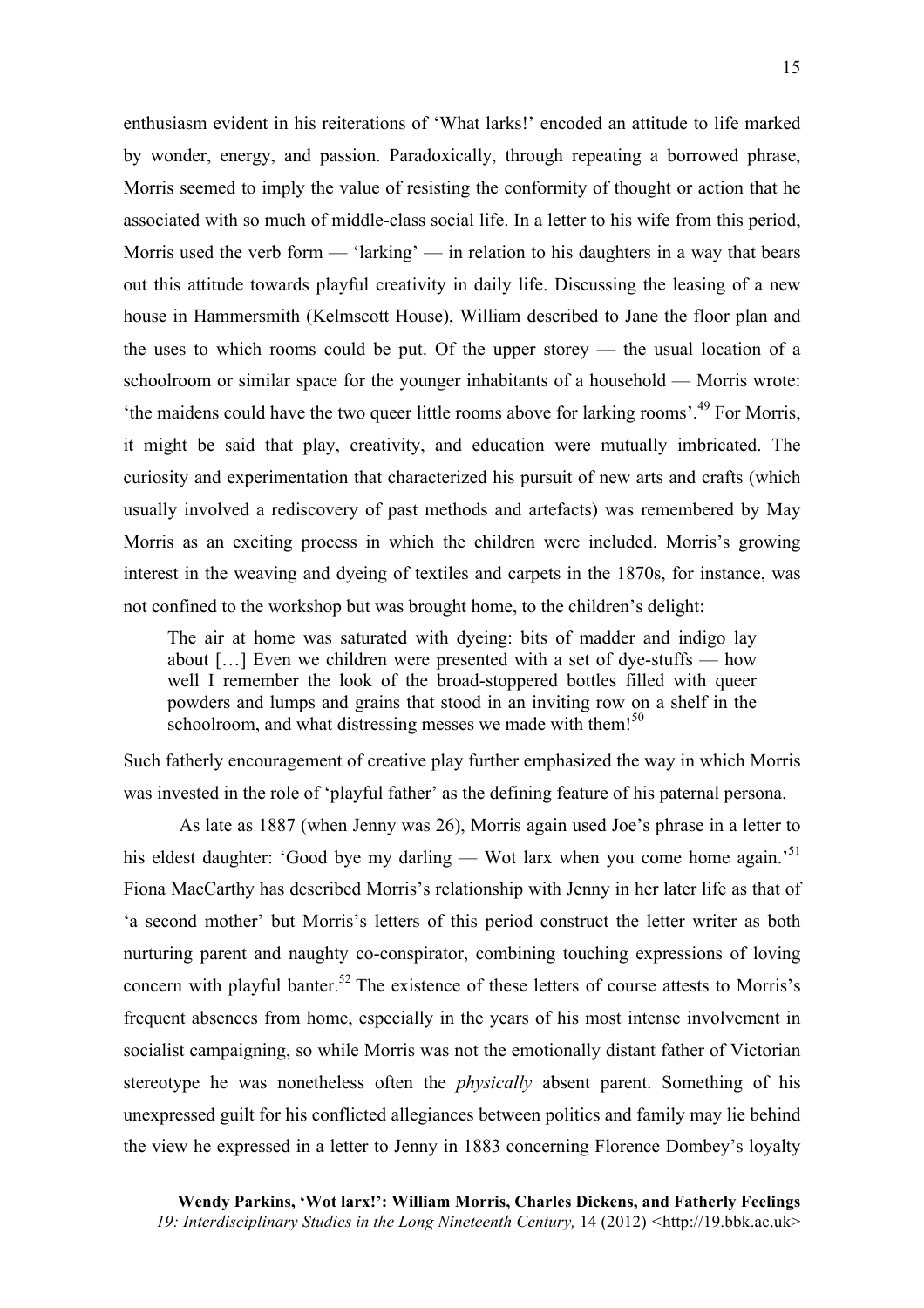to her father: 'I have been reading some Dombey; tis after all very amusing, but O, I don't think Mr Dombey was worth taking so much trouble about as his daughter took.<sup>53</sup> Here again Morris refers to a Dickens father and child relationship that excluded the mother figure but in this case without the consolation that Joe's virtuous performance of fatherhood implied. Perhaps even Joe was not entirely a source of consolation; after all, a childlike figure may embody fears as well as desires. Just as a child has limited agency, so a childlike father could embody an anxiety about the limits of parental power that both Morris and Dickens were forced to confront in painful circumstances concerning the health of their children. In Mamie Dickens's recollections, the death of her infant sister Dora represented a new awareness of a father's vulnerability as well as a painful bereavement:

An evening or two after her death, some beautiful flowers were sent and were brought into the study, and the father was about to take them upstairs and place them on the little dead baby, when he suddenly gave way completely. It is always very terrible to see a man weep; but to see your own father weep, and to see this for the first time as a child, fills you with a curious awe.<sup>54</sup>

Far from being an all-powerful protector, fathers could not always save a child: like Joe, they too could feel powerless against harm or evil. The childlike aspect of Joe's character could thus convey the fears of fatherhood in a disguised form, expressing the disparity between the legal authority and physical strength attributed to a father with his limited capacity to protect a child from suffering in the real world. Seen in this light, Morris's penchant for Joe's catchphrase 'Wot larx!' could also represent a father's determined attempt to maintain a cheery disposition by refusing to acknowledge destructive or demoralizing emotions — such as fear, regret, or melancholy — that the painful vicissitudes of life could provoke and thus protect his daughters from his *own* negative feelings.

In her article on William Morris and Victorian manliness, Jan Marsh discusses Morris as scholar, friend, businessman, author, political radical, and husband, but does not mention fatherhood as a significant dimension of masculine identity.<sup>55</sup> Through this consideration of Morris's connection with Joe Gargery, I have argued that not only was fatherhood a crucial aspect of Morris's subjectivity, but that the work of Dickens provided a rich cultural resource with which a diverse readership could identify and through which they could, paradoxically, express deeply personal feelings. Of course, as Sally Ledger has noted, 'That Dickens was a radical political writer on the side of the poor and the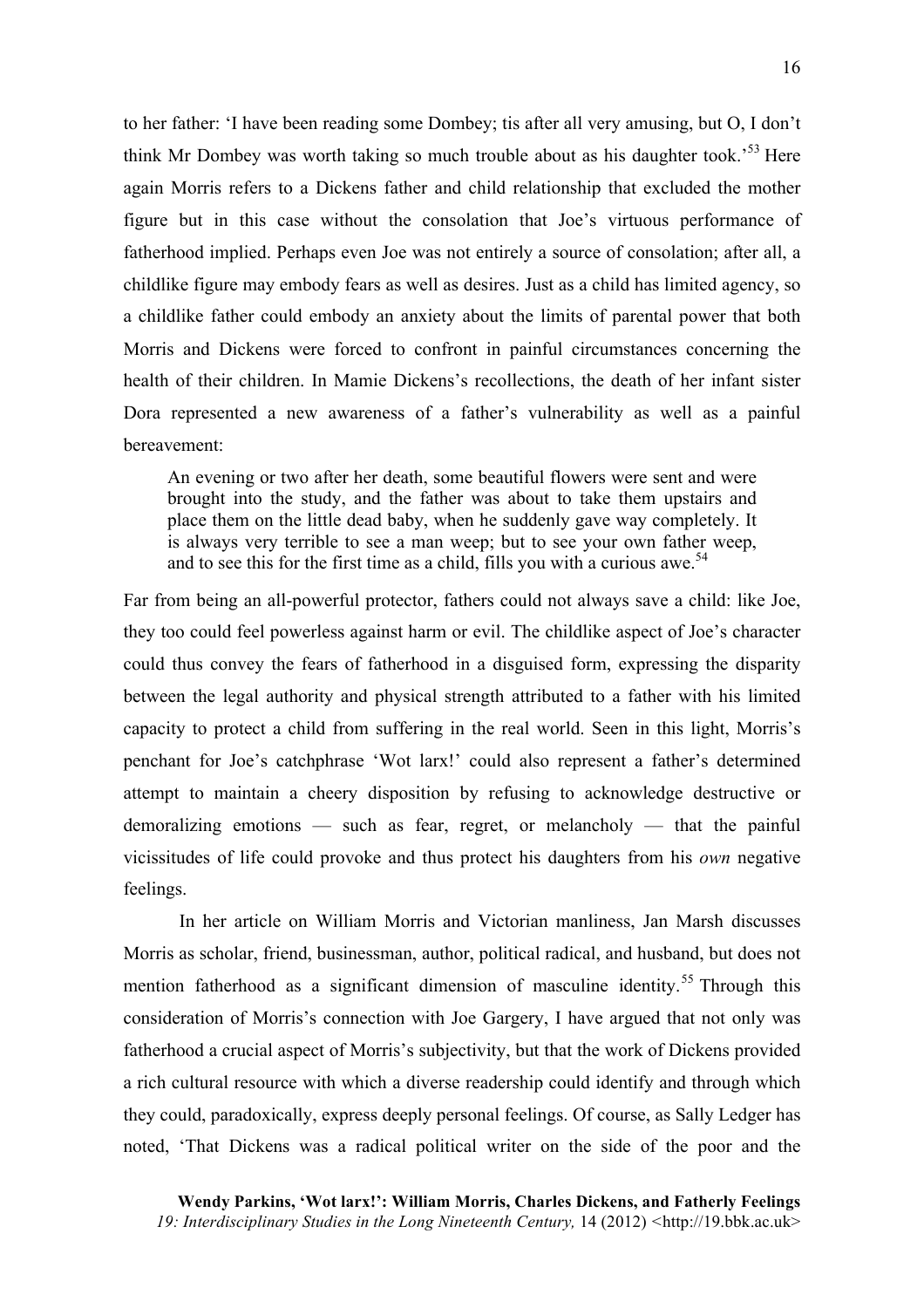dispossessed was blazingly clear to his contemporaries', so it is not entirely surprising that a passionate socialist like Morris would have found some powerful resonances in the novels of Dickens.<sup>56</sup> It was in the domain of the personal, however, that Morris may have found the greatest appeal in Dickens, through the novelist's depiction of nurturing masculinity and unconventional family relationships that spoke to Morris's own misgivings, fears, or doubts about the fragility of domestic equilibrium. Nurture was so closely linked with the maternal in the Victorian emotional imaginary that a father who wished to share in the emotional labour and intimacies of family life could face limited options in expressing a masculine form of nurture: he risked, that is, supplanting the mother, who in turn was inevitably found wanting, or imagining himself as a kind of child who could recapture an emotional plenitude relinquished in conventional adulthood.<sup>57</sup> Dickens and Morris — for all their differences of taste, reputation, or audience — shared a propensity for play, nurture, and active participation in domestic arrangements, as well as a creative affinity with childhood that distanced them both from an earnest bourgeois masculinity, even as it also reflected an anxiety about the maternal role in the family that was not easily resolved.

<sup>&</sup>lt;sup>1</sup> May Morris, *The Introductions to the Collected Works of William Morris*, 2 vols (New York: Oriole, 1931), I, 105.

<sup>2</sup> J. W. Mackail, *The Life of William Morris*, 2 vols (London: Longmans, Green, 1899), I, 220–21.

<sup>&</sup>lt;sup>3</sup> The term 'intimate father' is used by John Tosh to describe a form of nineteenth-century fatherhood in which fathers exhibited tenderness and valued spontaneously affectionate relationships with their children. See his *A Man's Place: Masculinity and the Middle-Class Home in Victorian England* (New Haven: Yale University Press, 2007), p. 99. While Mamie Dickens emphasized this aspect of her father (see n6 below), others have charged Dickens with remoteness and a vigilant supervision of his children's lives that became more controlling as they grew older. See Peter Ackroyd, *Dickens* (London: Sinclair-Stevenson, 1990), p. 879, and Natalie McKnight, 'Dickens's Philosophy of Fathering', *Dickens Quarterly*, 18.3 (2001), 129–38 (p. 136). Even Mamie Dickens's rosy account of her father noted that 'He was a strict master in the way of insisting upon everything being done perfectly and exactly as he desired.' (Mamie Dickens, 'Charles Dickens at Home: With Especial Reference to his Relations with Children,' *Cornhill Magazine*, n.s., 4 (January 1885), 32–51 (p. 47).

<sup>4</sup> Leonore Davidoff and Catherine Hall, *Family Fortunes: Men and Women of the English Middle Class 1780–1859*, rev. edn (London: Routledge, 2002).

<sup>5</sup> Tosh, 'Authority and Nurture in Middle-Class Fatherhood: The Case of Early and Mid-Victorian England,' *Gender and History*, 8.1 (1996), 48–64 (pp. 56–57); Tosh, *A Man's Place*, pp. 99–100; Valerie Sanders,

**Wendy Parkins, 'Wot larx!': William Morris, Charles Dickens, and Fatherly Feelings** *19: Interdisciplinary Studies in the Long Nineteenth Century,* 14 (2012) *<*http://19.bbk.ac.uk>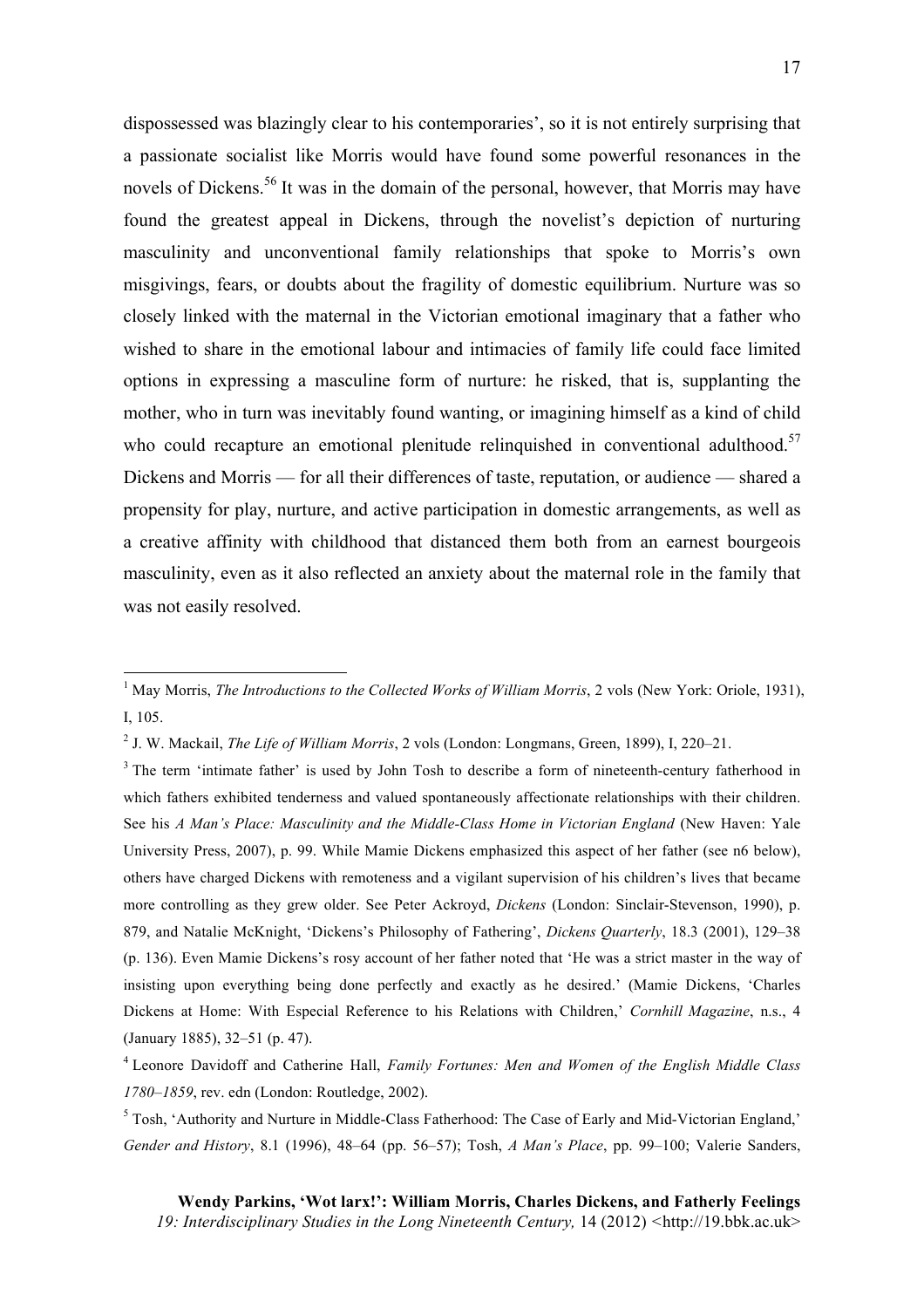'"What Do You Want to Know about Next?" Charles Kingsley's Model of Educational Fatherhood', *Gender and Fatherhood in the Nineteenth Century*, ed. by Trev Lynn Broughton and Helen Rogers (Basingstoke: Palgrave Macmillan, 2007), pp. 55–67; Sanders, *The Tragi-Comedy of Victorian Fatherhood* (Cambridge: Cambridge University Press, 2009), p. 21.

<u> 1989 - Andrea Santa Andrea Andrea Andrea Andrea Andrea Andrea Andrea Andrea Andrea Andrea Andrea Andrea Andr</u>

<sup>6</sup> Mamie Dickens, 'Charles Dickens at Home', p. 33. Interestingly, one of the maternal failings Dickens would later attribute to his wife was that 'she never played with [the children] in their infancy' (letter to Angela Burdett-Coutts, 9 May 1858, quoted in Michael Slater, *Dickens and Women* (London: Dent, 1983), p. 145.

<sup>7</sup> May Morris, *Introductions*, I, 233.

<sup>8</sup> Tosh, 'Authority and Nurture', p. 51.

<sup>9</sup> *The Collected Letters of William Morris*, ed. by Norman Kelvin, 4 vols (Princeton: Princeton University Press, 1984), I, 428, 421. Morris, for instance, described an amusing dinner party at which 'there were seldom more than 3 people speaking at once […]. Oh! as Jenny used to write' (*Collected Letters*, II, 414). <sup>10</sup> May Morris, *Introductions*, I, 289.

 $11$  The formulation 'emotional imaginary' is my adaptation of a term that can be traced back to Lacan but which is most directly derived from Cornelius Castoriadis's formulation of the 'social imaginary' in *The Imaginary Institution of Society* [1975] (Cambridge: Polity, 1987) and is also often used in adapted formulations such as the 'political imaginary' or 'cultural imaginary'. Graham Dawson, for instance, has described cultural imaginaries as 'vast networks of interlinking discursive themes, images, motifs and narrative forms that are publicly available within a culture' and that shape both our social knowledge and the internal domain of our psychic lives; see his *Soldier Heroes: British Adventure, Empire and the Imagining of Masculinities* (London, New York: Routledge, 1994) p. 48. See also Louis Montrose, 'Spenser and the Elizabethan Political Imaginary', *English Literary History*, 69.4 (2002), 907–46 (pp. 907–08).

<sup>12</sup> Malcolm Andrews, *Dickens and the Grown-Up Child* (Iowa City: University of Iowa Press, 1994), p. 89. <sup>13</sup> Quoted in John Forster, *The Life of Charles Dickens* (London: Palmer, 1928), p. 734.

<sup>14</sup> Ruth Livesey, 'Morris, Carpenter, Wilde, and the Political Aesthetics of Labour', *Victorian Literature and Culture*, 32.2 (2004), 601–16 (pp. 607–09).

<sup>15</sup> Charles Dickens, *Great Expectations*, ed. by Angus Calder (Harmondsworth: Penguin, 1965), p. 134. Further references are given after quotations in the text.

<sup>16</sup> Alfred Noyes, *William Morris* (London: Macmillan, 1908), p. 106.

<sup>17</sup> Holly Furneaux, *Queer Dickens: Erotics, Families, Masculinities* (Oxford: Oxford University Press, 2009), pp. 222, 226. A similar view is expressed in William A. Cohen, 'Manual Conduct in *Great Expectations*', *ELH*, 60.1 (1993), 217–59 (pp. 226, 227). Catherine Waters, however, takes a different view, describing 'Joe's feminization in the novel [as] an indication of Mrs Joe's emasculating power', in her *Dickens and the Politics of the Family* (Cambridge: Cambridge University Press, 1997), p. 153.

<sup>18</sup> Andrews, *Dickens and the Grown-Up Child*, p. 89.

<sup>19</sup> Noyes, *William Morris*, p. 107. See also Fiona MacCarthy, *William Morris: A Life for Our Time* (London: Faber, 1994), pp. vii–viii. Morris's deliberate retention, if not cultivation, of childlike qualities in adulthood

**Wendy Parkins, 'Wot larx!': William Morris, Charles Dickens, and Fatherly Feelings** *19: Interdisciplinary Studies in the Long Nineteenth Century,* 14 (2012) *<*http://19.bbk.ac.uk>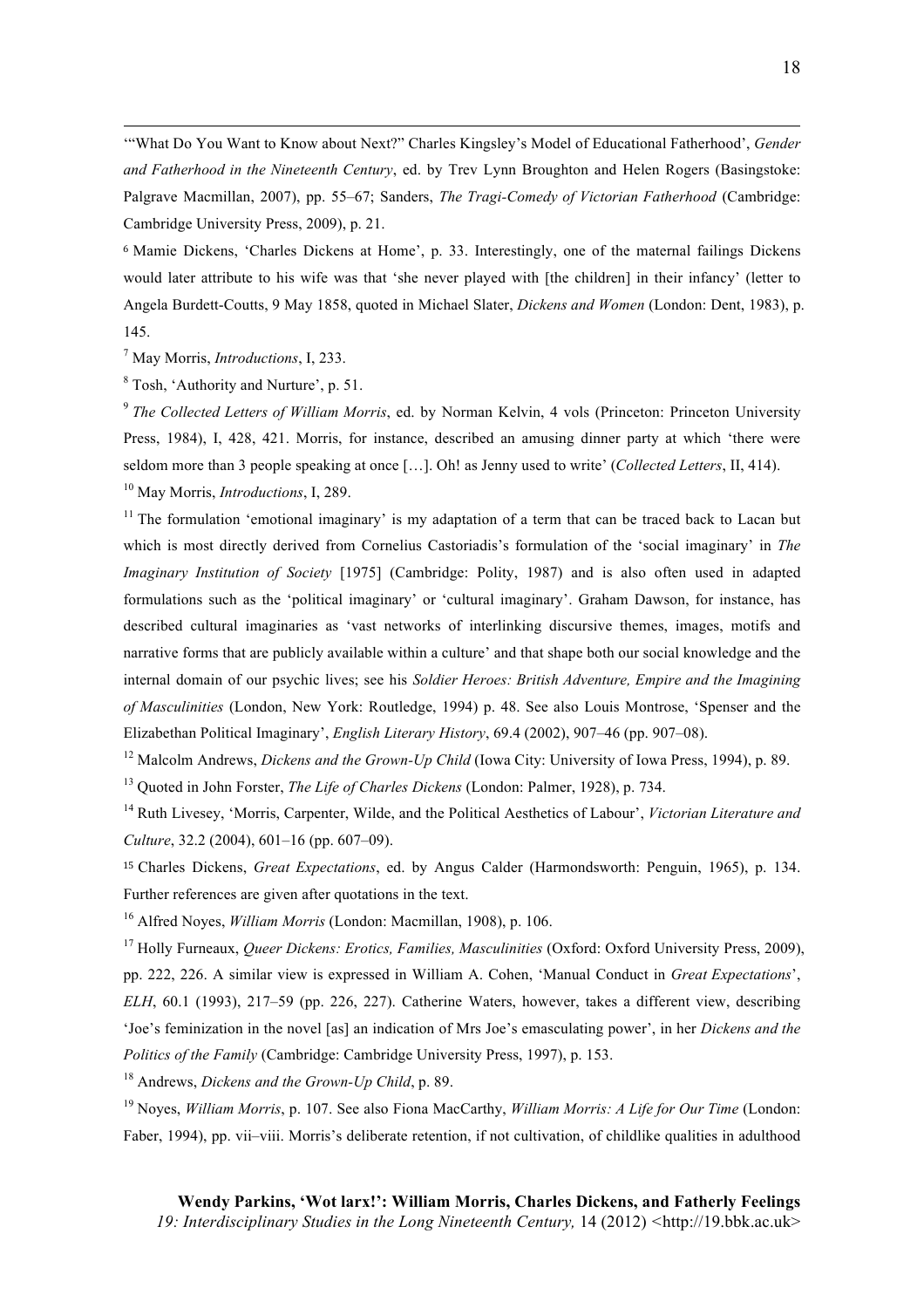— closely linked to his ideals concerning the intrinsic role of creativity in everyday life — differs, however, from the idealization of (feminine) childhood that Catherine Robson attributes to other Victorian gentleman in *Men in Wonderland: The Lost Girlhood of the Victorian Gentleman* (Princeton: Princeton University Press, 2001). In this instance, the 'childlike' adult male figure does not hark back nostalgically to a lost state of 'original girlhood' (Robson, *Men in Wonderland*, p. 3) but rather signals a critical distance from gender and class expectations concerning masculine identity.

<u> 1989 - Andrea Santa Andrea Andrea Andrea Andrea Andrea Andrea Andrea Andrea Andrea Andrea Andrea Andrea Andr</u>

<sup>20</sup> See MacCarthy, *William Morris*, p. xiii.

<sup>21</sup> McKnight, 'Dickens's Philosophy of Fathering', p. 134.

<sup>22</sup> Robert Stange, 'Expectations Well Lost: Dickens's "Fable for his Time"', *College English*, 16 (1954), 9– 17 (p. 14). Childlike mothers, however, do not attract the same approval, as the example of Mrs Nickleby may demonstrate.

<sup>23</sup> *Collected Letters*, ed. by Kelvin, I, 309.

<sup>24</sup> *Collected Letters*, ed. by Kelvin, II, 552–53.

<sup>25</sup> May Morris, *Introductions*, I, 155–56.

<sup>26</sup> Letter, 16 July, 1891, in *Jane Morris to Wilfrid Scawen Blunt: The Letters of Jane Morris to Wilfrid Scawen Blunt together with Extracts from Blunt's Diaries*, ed. by Peter Faulkner (Exeter: University of Exeter Press, 1986), p. 55.

<sup>27</sup> Wilfrid Scawen Blunt, *Secret Memoirs 1889–90*, Fitzwilliam Museum, XIII, 335. On another occasion, Blunt described Morris's solicitude for Jenny as 'touching' to observe (*Secret Memoirs*, XIII, 125).

<sup>28</sup> Forster, *Life*, p. 734.

<sup>29</sup> Blunt, *Secret Memoirs*, XIII, 124.

<sup>30</sup> Blunt, *Secret Memoirs*, XIII, 130.

<sup>31</sup> Eileen Gillooly, 'Paterfamilias', *Contemporary Dickens*, ed. by Eileen Gillooly and Deirdre David (Columbus: Ohio State University Press, 2009), 209–30 (pp. 210–12).

 $32$  For fuller accounts of the breakdown of Dickens's marriage and these specific episodes, see, for example, Slater, *Dickens and Women* pp. 135–62; Waters, *Politics*, pp. 1–12.

<sup>33</sup> Quoted in Waters, *Politics*, p. 1.

<sup>34</sup> Quoted in Slater, *Dickens and Women*, p. 374 ('Appendix A: The Violated Letter').

<sup>35</sup> Quoted in Slater, *Dickens and Women*, p. 374.

 $36$  Space precludes extensive discussion of the Morris marriage or its representation in subsequent accounts, especially in the light of revelations concerning Jane's affairs with Dante Gabriel Rossetti and Wilfrid Scawen Blunt. As I argue in *Jane Morris: The Burden of History* (forthcoming), however, a certain orthodoxy has prevailed depicting Morris as a long-suffering husband and adopting a more pejorative view of his wife that is not fully supported by careful analysis of the source material.

<sup>37</sup> See Wendy Parkins, 'Jane Morris's Invalidism Reconsidered', *Nineteenth-Century Gender Studies*, 4.2 (2008) <http://www.ncgsjournal.com/issue42/parkins.htm> [accessed 27 April 2012].

<sup>38</sup> *Collected Letters*, ed. by Kelvin, I, 353.